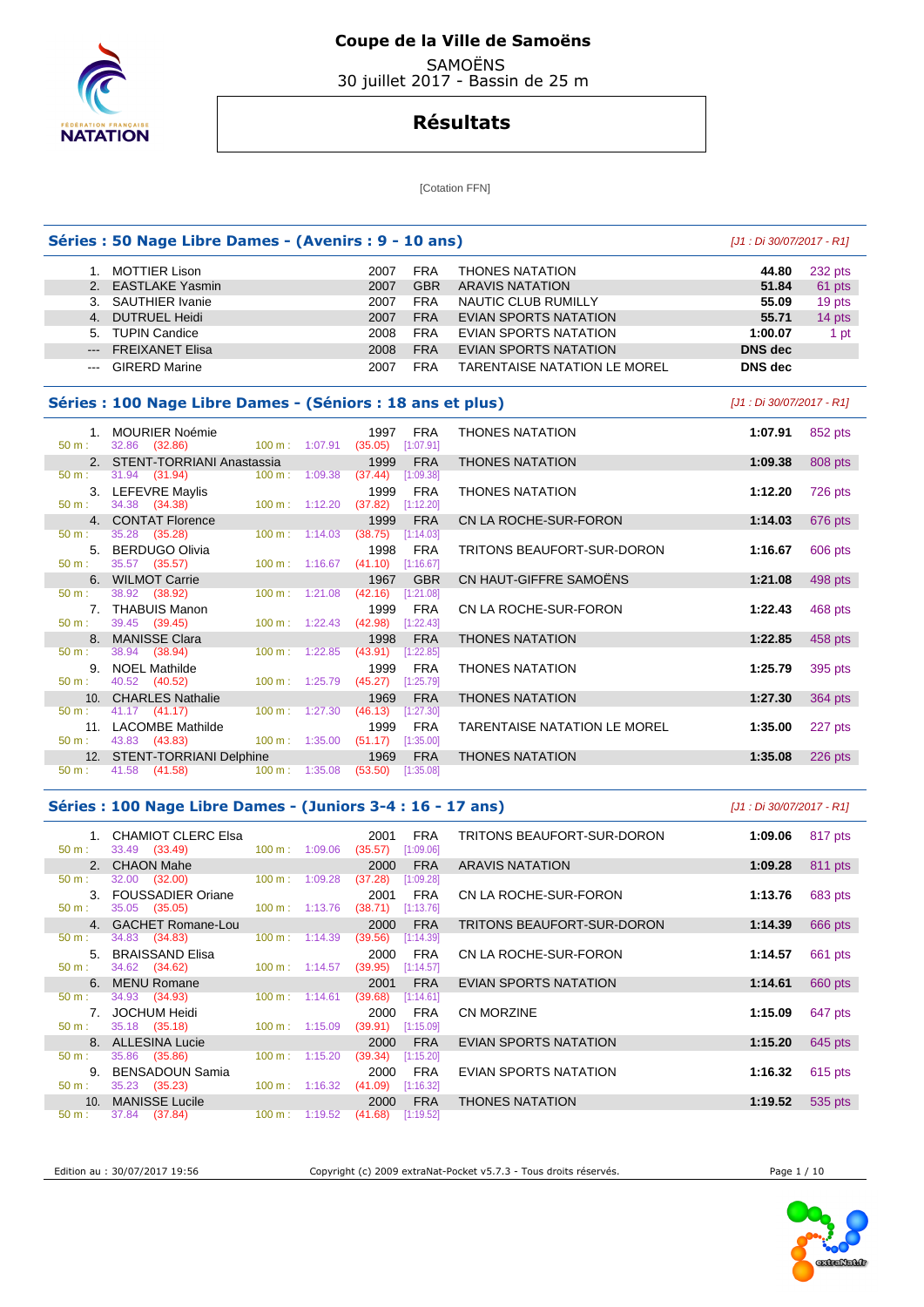

 SAMOËNS 30 juillet 2017 - Bassin de 25 m

# **Résultats**

| (Suite) Séries : 100 Nage Libre Dames - (Juniors 3-4 : 16 - 17 ans) | [J1 : Di 30/07/2017 - R1]                                                     |                           |                 |                         |                                     |                |         |
|---------------------------------------------------------------------|-------------------------------------------------------------------------------|---------------------------|-----------------|-------------------------|-------------------------------------|----------------|---------|
| $50 m$ :                                                            | 11. CHEDAL Valentine<br>39.49 (39.49)                                         | $100 \text{ m}: 1:24.03$  | 2001<br>(44.54) | <b>FRA</b><br>[1:24.03] | <b>TARENTAISE NATATION LE MOREL</b> | 1:24.03        | 432 pts |
|                                                                     | 12. LECOURT Laurie                                                            |                           | 2000            | <b>FRA</b>              | <b>THONES NATATION</b>              | 1:24.94        | 413 pts |
| $50 m$ :                                                            | 40.56 (40.56)                                                                 | $100 \text{ m}$ : 1:24.94 | (44.38)         | [1:24.94]               |                                     |                |         |
| $50 m$ :                                                            | 13. FRANI Emma<br>39.39 (39.39)                                               | 100 m: 1:27.29            | 2000<br>(47.90) | <b>FRA</b><br>[1:27.29] | NAUTIC CLUB RUMILLY                 | 1:27.29        | 365 pts |
|                                                                     | 14. NOEL Florise                                                              |                           | 2001            | <b>FRA</b>              | <b>THONES NATATION</b>              | 1:27.78        | 355 pts |
| $50 m$ :                                                            | 42.08 (42.08)                                                                 | $100 \text{ m}: 1:27.78$  | (45.70)         | [1:27.78]               |                                     |                |         |
|                                                                     | 15. FAVRE Gentiane                                                            |                           | 2000            | <b>FRA</b>              | <b>THONES NATATION</b>              | 1:28.44        | 342 pts |
| $50 m$ :                                                            | 42.36 (42.36)                                                                 | $100 \text{ m}$ : 1:28.44 | (46.08)         | [1:28.44]               |                                     |                |         |
|                                                                     | 16. DEMOTZ Chloe                                                              |                           | 2001            | <b>FRA</b>              | NAUTIC CLUB RUMILLY                 | 1:28.75        | 336 pts |
| $50 m$ :                                                            | 41.65 (41.65)                                                                 | $100 \text{ m}$ : 1:28.75 | (47.10)         | [1:28.75]               |                                     |                |         |
|                                                                     | 17. GUILLOT Elsa                                                              |                           | 2001            | <b>FRA</b>              | CN HAUT-GIFFRE SAMOËNS              | 1:29.09        | 330 pts |
| $50 m$ :<br>18                                                      | 42.90 (42.90)<br>$100 \text{ m}$ : 1:29.09                                    |                           | (46.19)<br>2001 | [1:29.09]               |                                     |                |         |
| $50 m$ :                                                            | <b>STENT-TORRIANI Cassandra</b><br>42.49 (42.49)<br>$100 \text{ m}$ : 1:31.14 |                           | (48.65)         | <b>FRA</b><br>[1:31.14] | <b>THONES NATATION</b>              | 1:31.14        | 292 pts |
|                                                                     | 19. BOUVIER GARZON Sandie                                                     |                           | 2000            | <b>FRA</b>              | <b>TARENTAISE NATATION LE MOREL</b> | 1:34.09        | 242 pts |
| $50 m$ :                                                            | 43.08 (43.08)                                                                 | $100 \text{ m}: 1:34.09$  | (51.01)         | [1:34.09]               |                                     |                |         |
| $---$                                                               | <b>DUTT Constance</b>                                                         |                           | 2001            | <b>FRA</b>              | CN HAUT-GIFFRE SAMOËNS              | <b>DNS</b> dec |         |
|                                                                     | <b>GAZZOTTI Clara</b>                                                         |                           | 2001            | <b>FRA</b>              | <b>THONES NATATION</b>              | <b>DNS</b> dec |         |
| $---$                                                               | <b>PILLER Virginie</b>                                                        |                           | 2000            | <b>FRA</b>              | CN LA ROCHE-SUR-FORON               | <b>DNS</b> dec |         |
| $\cdots$                                                            | <b>SOLDAN Juliette</b>                                                        |                           | 2000            | <b>FRA</b>              | EVIAN SPORTS NATATION               | <b>DNS</b> dec |         |

#### **Séries : 100 Nage Libre Dames - (Juniors 1-2 : 14 - 15 ans)** [J1 : Di 30/07/2017 - R1]

|                  | 1. PILLER Stéphanie<br>$50 \text{ m}$ : $31.76$ (31.76) $100 \text{ m}$ : $1:08.27$ (36.51) [1:08.27] |                                                |                                  |      | 2003 FRA   | CN LA ROCHE-SUR-FORON                                             | 1:08.27     | 841 pts |
|------------------|-------------------------------------------------------------------------------------------------------|------------------------------------------------|----------------------------------|------|------------|-------------------------------------------------------------------|-------------|---------|
|                  |                                                                                                       |                                                |                                  |      |            | NAUTIC CLUB RUMILLY                                               | 1:11.21     | 754 pts |
| 50 m:            |                                                                                                       |                                                |                                  |      |            |                                                                   |             |         |
| 50 m:            | 3. ARENS Cléo<br>33.66 (33.66) 100 m: 1:12.70 (39.04) [1:12.70]                                       |                                                |                                  | 2003 | <b>FRA</b> | CN MORZINE                                                        | 1:12.70     | 712 pts |
|                  | 4. PERRIER Romane                                                                                     |                                                |                                  | 2002 | <b>FRA</b> | CN MORZINE                                                        | 1:14.98     | 650 pts |
| 50 m:            | 34.64 (34.64)                                                                                         |                                                | 100 m: 1:14.98 (40.34) [1:14.98] |      |            |                                                                   |             |         |
|                  | 5. FAVRE Jacinthe                                                                                     |                                                |                                  | 2002 | <b>FRA</b> | <b>THONES NATATION</b>                                            | 1:15.36     | 640 pts |
|                  | 50 m : 35.85 (35.85)                                                                                  |                                                | 100 m: 1:15.36 (39.51) [1:15.36] |      |            |                                                                   |             |         |
|                  | 6. STEFANIDES Claire                                                                                  |                                                |                                  | 2002 | <b>FRA</b> | <b>THONES NATATION</b>                                            | 1:15.99     | 624 pts |
|                  | $50 \text{ m}: 36.24 (36.24)$                                                                         |                                                | 100 m: 1:15.99 (39.75) [1:15.99] |      |            |                                                                   |             |         |
|                  | 7. SUIRE Pauline<br>50 m : 35.71 (35.71) 100 m : 1:18.71 (43.00) [1:18.71]                            |                                                |                                  | 2002 | <b>FRA</b> | CN MORZINE                                                        | 1:18.71     | 555 pts |
|                  | 8. BENSADOUN Mona                                                                                     |                                                |                                  | 2002 | <b>FRA</b> | <b>EVIAN SPORTS NATATION</b>                                      | 1:21.26     | 494 pts |
| $50 \text{ m}$ : | 38.57 (38.57)                                                                                         | $100 \text{ m}: 1:21.26$ $(42.69)$ $[1:21.26]$ |                                  |      |            |                                                                   |             |         |
|                  | 9. PLAGNAT Marion                                                                                     |                                                |                                  | 2003 | <b>FRA</b> | CN MORZINE                                                        | 1:21.98     | 478 pts |
| 50 m:            | 39.18 (39.18)                                                                                         | 100 m: 1:21.98 (42.80) [1:21.98]               |                                  |      |            |                                                                   |             |         |
|                  | 10. RICHARD Jeanne                                                                                    |                                                |                                  | 2002 | <b>FRA</b> | CN MORZINE                                                        | 1:22.45     | 467 pts |
| $50 \text{ m}$ : | 38.57 (38.57)                                                                                         | $100 \text{ m}: 1:22.45 (43.88) [1:22.45]$     |                                  |      |            |                                                                   |             |         |
| $50 \text{ m}$ : | 11. STENT-TORRIANI Paloma<br>37.96 (37.96)                                                            |                                                |                                  | 2002 | <b>FRA</b> | <b>THONES NATATION</b>                                            | 1:22.74     | 461 pts |
|                  |                                                                                                       | 100 m : $1:22.74$ (44.78) [1:22.74]            |                                  |      |            | TARENTAISE NATATION LE MOREL                                      | 1:23.34     | 447 pts |
| 50 m:            | 12. ARNAUD Betty<br>100 m: 1:23.34 (44.30) [1:23.34]                                                  |                                                |                                  |      |            |                                                                   |             |         |
|                  | 13. GAUTHIER Marion                                                                                   |                                                |                                  |      | 2003 FRA   | EVIAN SPORTS NATATION                                             | 1:27.76     | 355 pts |
|                  | 50 m: 42.82 (42.82) 100 m: 1:27.76 (44.94) [1:27.76]                                                  |                                                |                                  |      |            |                                                                   |             |         |
|                  | 14. OFFREDI Headwige and the control of the control of                                                |                                                |                                  | 2003 | <b>FRA</b> | <b>THONES NATATION</b>                                            | 1:28.36     | 344 pts |
|                  | 50 m : 42.10 (42.10) 100 m : 1:28.36 (46.26) [1:28.36]                                                |                                                |                                  |      |            |                                                                   |             |         |
|                  | 15. ANNAERT Alexane<br>50 m : 42.39 (42.39) 100 m : 1:28.66 (46.27) [1:28.66]                         |                                                |                                  | 2002 | <b>FRA</b> | <b>THONES NATATION</b>                                            | 1:28.66     | 338 pts |
|                  | 16. COTTET-DUMOULIN Aloïse                                                                            |                                                |                                  | 2003 | <b>FRA</b> | <b>EVIAN SPORTS NATATION</b>                                      | 1:28.98     | 332 pts |
|                  | 50 m: 41.10 (41.10) 100 m: 1:28.98 (47.88) [1:28.98]                                                  |                                                |                                  |      |            |                                                                   |             |         |
|                  |                                                                                                       |                                                |                                  |      |            | <b>CN MORZINE</b>                                                 | 1:30.22     | 309 pts |
|                  | 17. COLLOMBAR Loan 2003 FRA<br>50 m : 42.68 (42.68) 100 m : 1:30.22 (47.54) [1:30.22]                 |                                                |                                  |      |            |                                                                   |             |         |
|                  | 18. PECHOUX Méline 2002 FRA<br>50 m : 42.33 (42.33) 100 m : 1:31.71 (49.38) [1:31.71]                 |                                                |                                  |      |            | <b>THONES NATATION</b>                                            | 1:31.71     | 282 pts |
|                  |                                                                                                       |                                                |                                  |      |            |                                                                   |             |         |
|                  |                                                                                                       |                                                |                                  |      |            |                                                                   |             |         |
|                  | Edition au : 30/07/2017 19:56                                                                         |                                                |                                  |      |            | Copyright (c) 2009 extraNat-Pocket v5.7.3 - Tous droits réservés. | Page 2 / 10 |         |

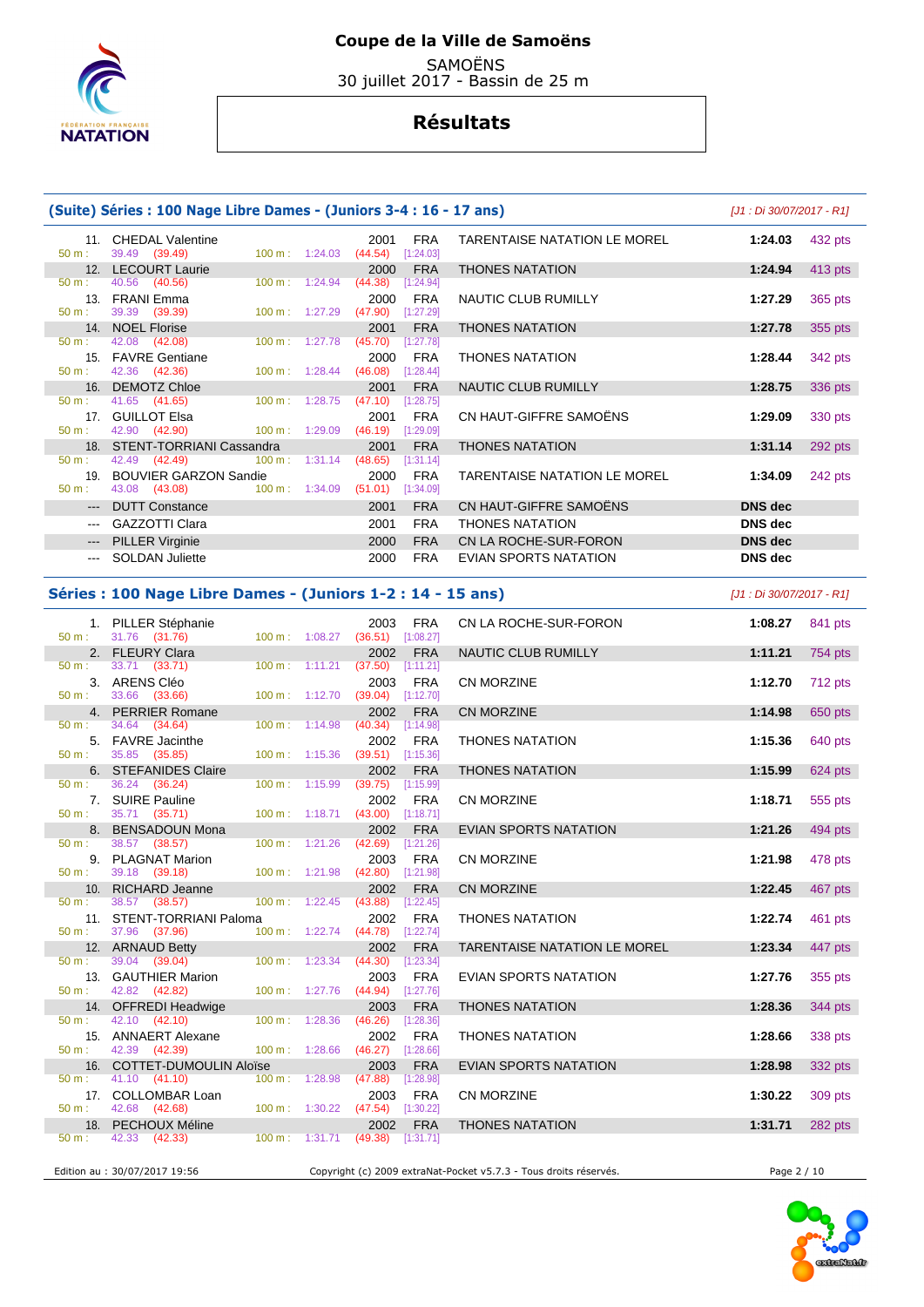

 SAMOËNS 30 juillet 2017 - Bassin de 25 m

# **Résultats**

| 19. BOUVIER GARZON Océane<br>TARENTAISE NATATION LE MOREL<br>1:31.82<br>2003<br>FRA<br>280 pts<br>42.38 (42.38)<br>100 m: 1:31.82 (49.44) [1:31.82]<br>$50 m$ :<br>20. LEGON Milena<br>1:33.92<br>2003<br><b>FRA</b><br><b>ARAVIS NATATION</b><br>$245$ pts<br>100 m: 1:33.92 (1:33.92) [1:33.92]<br>50 m:<br>$\sim$ $\sim$<br>21. SAVOV Andréa<br>2003<br><b>FRA</b><br><b>TARENTAISE NATATION LE MOREL</b><br>2:25.12<br>1 pt<br>$50 \text{ m}: 1:00.20$ $(1:00.20)$<br>$100 \text{ m}: 2:25.12 (1:24.92)$<br>[2:25.12]<br>--- GROSSET-JANIN Léa<br><b>DNS</b> dec<br>2003<br><b>FRA</b><br>TRITONS BEAUFORT-SUR-DORON<br>Séries : 100 Nage Libre Dames - (Jeunes 3 : 13 ans)<br>[J1 : Di 30/07/2017 - R1]<br>1. MENU Lilou<br><b>FRA</b><br>2004<br>EVIAN SPORTS NATATION<br>1:22.10<br>475 pts<br>38.57 (38.57)<br>100 m: 1:22.10 (43.53) [1:22.10]<br>50 m:<br>2. TELLIEZ Eloise<br><b>FRA</b><br><b>ARAVIS NATATION</b><br>1:23.68<br>440 pts<br>2004<br>38.81 (38.81)<br>[1:23.68]<br>50 m:<br>100 m: 1:23.68<br>(44.87)<br>3. MELQUIOND Léonie<br>1:25.84<br>394 pts<br>2004<br>FRA<br>NAUTIC CLUB RUMILLY<br>42.46 (42.46)<br>$100 \text{ m}: 1:25.84$ (43.38)<br>50 m:<br>[1:25.84]<br>4. COTTET DUMOULIN Meline<br><b>FRA</b><br>EVIAN SPORTS NATATION<br>1:25.95<br>2004<br>392 pts<br>100 m: 1:25.95<br>50 m:<br>41.54 (41.54)<br>$(44.41)$ [1:25.95]<br>5. MEILLEUR Pernelle<br><b>FRA</b><br>TRITONS BEAUFORT-SUR-DORON<br>1:27.83<br>354 pts<br>2004<br>41.65 (41.65)<br>100 m: 1:27.83<br>$(46.18)$ [1:27.83]<br>50 m:<br>6. MACKOWIAK Inès<br><b>FRA</b><br>CN HAUT-GIFFRE SAMOËNS<br>1:29.04<br>2004<br>331 pts<br>50 m:<br>40.97 (40.97)<br>$100 \text{ m}: 1:29.04$<br>$(48.07)$ [1:29.04]<br>7. VARESANO Loan<br>2004<br>FRA<br>NAUTIC CLUB RUMILLY<br>1:29.40<br>324 pts<br>41.30 (41.30)<br>$100 \text{ m}: 1:29.40$<br>$(48.10)$ [1:29.40]<br>50 m:<br>8. BURNIER-BIGLIONE Lilou<br><b>FRA</b><br><b>CN MORZINE</b><br>1:30.59<br>302 pts<br>2004<br>42.85<br>100 m: 1:30.59<br>50 m:<br>(42.85)<br>(47.74)<br>[1:30.59]<br>9. LANVERS Amélie<br><b>FRA</b><br><b>CN MORZINE</b><br>1:32.73<br>264 pts<br>2004<br>100 m: 1:32.73<br>50 m:<br>42.51 (42.51)<br>(50.22)<br>$[1:32.73]$<br>1:36.16<br>10. CHARLES Dakota<br>2004<br><b>FRA</b><br>EVIAN SPORTS NATATION<br>$209$ pts<br>44.84 (44.84)<br>(51.32)<br>50 m:<br>$100 \text{ m}: 1:36.16$<br>$[1:36.16]$<br>11. MONTAGNIER Caroline<br>2004<br><b>FRA</b><br>1:52.66<br>TARENTAISE NATATION LE MOREL<br>35 pts<br>100 m: 1:52.66<br>$50 m$ :<br>50.15 (50.15)<br>$(1:02.51)$ $[1:52.66]$<br>12. CHAPELLE Juliette<br><b>FRA</b><br><b>TARENTAISE NATATION LE MOREL</b><br>2:02.40<br>2004<br>1 pt<br>55.21 (55.21)<br>100 m : 2:02.40 (1:07.19) [2:02.40]<br>50 m:<br>CN HAUT-GIFFRE SAMOËNS<br>--- CHAPELEY Lisa<br><b>FRA</b><br><b>DNS</b> dec<br>2004<br>Séries : 100 Nage Libre Dames - (Jeunes 2 : 12 ans)<br>$[J1:Di 30/07/2017 - R1]$<br>1. BADEL Elisa<br><b>FRA</b><br>EVIAN SPORTS NATATION<br>2005<br>1:24.20<br>429 pts<br>41.35 (41.35)<br>100 m: 1:24.20<br>(42.85)<br>[1:24.20]<br>50 m:<br>2. JEFFERIES Mathilde<br><b>FRA</b><br><b>CN MORZINE</b><br>2005<br>1:29.96<br>$313$ pts<br>43.22 (43.22)<br>50 m:<br>$100 \text{ m}: 1:29.96$<br>$(46.74)$ [1:29.96]<br>3. EASTLAKE Carly<br><b>GBR</b><br><b>ARAVIS NATATION</b><br>2005<br>1:30.45<br>304 pts<br>50 m:<br>41.12 (41.12)<br>100 m : $1:30.45$ (49.33) [1:30.45]<br>4. DELERCE Mathilde<br><b>CN MORZINE</b><br>1:31.37<br>2005<br><b>FRA</b><br>288 pts<br>[1:31.37]<br>42.53 (42.53)<br>$100 \text{ m}: 1:31.37$ (48.84)<br>50 m:<br>5. BLANC BOUJON Juliette<br>2005<br><b>FRA</b><br>1:33.94<br>244 pts<br>EVIAN SPORTS NATATION<br>44.54 (44.54)<br>100 m: 1:33.94<br>$(49.40)$ [1:33.94]<br>50 m:<br>6. ARENS Maud<br>1:34.66<br>2005<br><b>FRA</b><br><b>CN MORZINE</b><br>233 pts<br>45.21 (45.21)<br>50 m:<br>$100 \text{ m}: 1:34.66$<br>(49.45)<br>[1:34.66]<br>7. DUPONT BALLET-BAZ Lou-Anne<br>1:37.56<br>2005<br><b>FRA</b><br><b>ARAVIS NATATION</b><br>189 pts<br>45.91 (45.91)<br>100 m: 1:37.56<br>$[1:37.56]$<br>50 m:<br>(51.65)<br>8. VESIN Audrey<br>1:45.36<br>2005<br><b>FRA</b><br>EVIAN SPORTS NATATION<br>94 pts<br>48.28<br>(48.28)<br>(57.08)<br>50 m:<br>$100 \text{ m}: 1:45.36$<br>[1:45.36]<br>Séries : 100 Nage Libre Dames - (Jeunes 1 : 11 ans)<br>[J1 : Di 30/07/2017 - R1] | (Suite) Séries : 100 Nage Libre Dames - (Juniors 1-2 : 14 - 15 ans) |  |  | [J1 : Di 30/07/2017 - R1] |  |
|---------------------------------------------------------------------------------------------------------------------------------------------------------------------------------------------------------------------------------------------------------------------------------------------------------------------------------------------------------------------------------------------------------------------------------------------------------------------------------------------------------------------------------------------------------------------------------------------------------------------------------------------------------------------------------------------------------------------------------------------------------------------------------------------------------------------------------------------------------------------------------------------------------------------------------------------------------------------------------------------------------------------------------------------------------------------------------------------------------------------------------------------------------------------------------------------------------------------------------------------------------------------------------------------------------------------------------------------------------------------------------------------------------------------------------------------------------------------------------------------------------------------------------------------------------------------------------------------------------------------------------------------------------------------------------------------------------------------------------------------------------------------------------------------------------------------------------------------------------------------------------------------------------------------------------------------------------------------------------------------------------------------------------------------------------------------------------------------------------------------------------------------------------------------------------------------------------------------------------------------------------------------------------------------------------------------------------------------------------------------------------------------------------------------------------------------------------------------------------------------------------------------------------------------------------------------------------------------------------------------------------------------------------------------------------------------------------------------------------------------------------------------------------------------------------------------------------------------------------------------------------------------------------------------------------------------------------------------------------------------------------------------------------------------------------------------------------------------------------------------------------------------------------------------------------------------------------------------------------------------------------------------------------------------------------------------------------------------------------------------------------------------------------------------------------------------------------------------------------------------------------------------------------------------------------------------------------------------------------------------------------------------------------------------------------------------------------------------------------------------------------------------------------------------------------------------------------------------------------------------------------------------------------------------------------------------------------------------------------------------------------------------------------------------------------------------------------------------------------------------------------------------------------------------------------------------------------------------------------------------------------------------------------------------------------------------------------------------------------------------------------|---------------------------------------------------------------------|--|--|---------------------------|--|
|                                                                                                                                                                                                                                                                                                                                                                                                                                                                                                                                                                                                                                                                                                                                                                                                                                                                                                                                                                                                                                                                                                                                                                                                                                                                                                                                                                                                                                                                                                                                                                                                                                                                                                                                                                                                                                                                                                                                                                                                                                                                                                                                                                                                                                                                                                                                                                                                                                                                                                                                                                                                                                                                                                                                                                                                                                                                                                                                                                                                                                                                                                                                                                                                                                                                                                                                                                                                                                                                                                                                                                                                                                                                                                                                                                                                                                                                                                                                                                                                                                                                                                                                                                                                                                                                                                                                                                                 |                                                                     |  |  |                           |  |
|                                                                                                                                                                                                                                                                                                                                                                                                                                                                                                                                                                                                                                                                                                                                                                                                                                                                                                                                                                                                                                                                                                                                                                                                                                                                                                                                                                                                                                                                                                                                                                                                                                                                                                                                                                                                                                                                                                                                                                                                                                                                                                                                                                                                                                                                                                                                                                                                                                                                                                                                                                                                                                                                                                                                                                                                                                                                                                                                                                                                                                                                                                                                                                                                                                                                                                                                                                                                                                                                                                                                                                                                                                                                                                                                                                                                                                                                                                                                                                                                                                                                                                                                                                                                                                                                                                                                                                                 |                                                                     |  |  |                           |  |
|                                                                                                                                                                                                                                                                                                                                                                                                                                                                                                                                                                                                                                                                                                                                                                                                                                                                                                                                                                                                                                                                                                                                                                                                                                                                                                                                                                                                                                                                                                                                                                                                                                                                                                                                                                                                                                                                                                                                                                                                                                                                                                                                                                                                                                                                                                                                                                                                                                                                                                                                                                                                                                                                                                                                                                                                                                                                                                                                                                                                                                                                                                                                                                                                                                                                                                                                                                                                                                                                                                                                                                                                                                                                                                                                                                                                                                                                                                                                                                                                                                                                                                                                                                                                                                                                                                                                                                                 |                                                                     |  |  |                           |  |
|                                                                                                                                                                                                                                                                                                                                                                                                                                                                                                                                                                                                                                                                                                                                                                                                                                                                                                                                                                                                                                                                                                                                                                                                                                                                                                                                                                                                                                                                                                                                                                                                                                                                                                                                                                                                                                                                                                                                                                                                                                                                                                                                                                                                                                                                                                                                                                                                                                                                                                                                                                                                                                                                                                                                                                                                                                                                                                                                                                                                                                                                                                                                                                                                                                                                                                                                                                                                                                                                                                                                                                                                                                                                                                                                                                                                                                                                                                                                                                                                                                                                                                                                                                                                                                                                                                                                                                                 |                                                                     |  |  |                           |  |
|                                                                                                                                                                                                                                                                                                                                                                                                                                                                                                                                                                                                                                                                                                                                                                                                                                                                                                                                                                                                                                                                                                                                                                                                                                                                                                                                                                                                                                                                                                                                                                                                                                                                                                                                                                                                                                                                                                                                                                                                                                                                                                                                                                                                                                                                                                                                                                                                                                                                                                                                                                                                                                                                                                                                                                                                                                                                                                                                                                                                                                                                                                                                                                                                                                                                                                                                                                                                                                                                                                                                                                                                                                                                                                                                                                                                                                                                                                                                                                                                                                                                                                                                                                                                                                                                                                                                                                                 |                                                                     |  |  |                           |  |
|                                                                                                                                                                                                                                                                                                                                                                                                                                                                                                                                                                                                                                                                                                                                                                                                                                                                                                                                                                                                                                                                                                                                                                                                                                                                                                                                                                                                                                                                                                                                                                                                                                                                                                                                                                                                                                                                                                                                                                                                                                                                                                                                                                                                                                                                                                                                                                                                                                                                                                                                                                                                                                                                                                                                                                                                                                                                                                                                                                                                                                                                                                                                                                                                                                                                                                                                                                                                                                                                                                                                                                                                                                                                                                                                                                                                                                                                                                                                                                                                                                                                                                                                                                                                                                                                                                                                                                                 |                                                                     |  |  |                           |  |
|                                                                                                                                                                                                                                                                                                                                                                                                                                                                                                                                                                                                                                                                                                                                                                                                                                                                                                                                                                                                                                                                                                                                                                                                                                                                                                                                                                                                                                                                                                                                                                                                                                                                                                                                                                                                                                                                                                                                                                                                                                                                                                                                                                                                                                                                                                                                                                                                                                                                                                                                                                                                                                                                                                                                                                                                                                                                                                                                                                                                                                                                                                                                                                                                                                                                                                                                                                                                                                                                                                                                                                                                                                                                                                                                                                                                                                                                                                                                                                                                                                                                                                                                                                                                                                                                                                                                                                                 |                                                                     |  |  |                           |  |
|                                                                                                                                                                                                                                                                                                                                                                                                                                                                                                                                                                                                                                                                                                                                                                                                                                                                                                                                                                                                                                                                                                                                                                                                                                                                                                                                                                                                                                                                                                                                                                                                                                                                                                                                                                                                                                                                                                                                                                                                                                                                                                                                                                                                                                                                                                                                                                                                                                                                                                                                                                                                                                                                                                                                                                                                                                                                                                                                                                                                                                                                                                                                                                                                                                                                                                                                                                                                                                                                                                                                                                                                                                                                                                                                                                                                                                                                                                                                                                                                                                                                                                                                                                                                                                                                                                                                                                                 |                                                                     |  |  |                           |  |
|                                                                                                                                                                                                                                                                                                                                                                                                                                                                                                                                                                                                                                                                                                                                                                                                                                                                                                                                                                                                                                                                                                                                                                                                                                                                                                                                                                                                                                                                                                                                                                                                                                                                                                                                                                                                                                                                                                                                                                                                                                                                                                                                                                                                                                                                                                                                                                                                                                                                                                                                                                                                                                                                                                                                                                                                                                                                                                                                                                                                                                                                                                                                                                                                                                                                                                                                                                                                                                                                                                                                                                                                                                                                                                                                                                                                                                                                                                                                                                                                                                                                                                                                                                                                                                                                                                                                                                                 |                                                                     |  |  |                           |  |
|                                                                                                                                                                                                                                                                                                                                                                                                                                                                                                                                                                                                                                                                                                                                                                                                                                                                                                                                                                                                                                                                                                                                                                                                                                                                                                                                                                                                                                                                                                                                                                                                                                                                                                                                                                                                                                                                                                                                                                                                                                                                                                                                                                                                                                                                                                                                                                                                                                                                                                                                                                                                                                                                                                                                                                                                                                                                                                                                                                                                                                                                                                                                                                                                                                                                                                                                                                                                                                                                                                                                                                                                                                                                                                                                                                                                                                                                                                                                                                                                                                                                                                                                                                                                                                                                                                                                                                                 |                                                                     |  |  |                           |  |
|                                                                                                                                                                                                                                                                                                                                                                                                                                                                                                                                                                                                                                                                                                                                                                                                                                                                                                                                                                                                                                                                                                                                                                                                                                                                                                                                                                                                                                                                                                                                                                                                                                                                                                                                                                                                                                                                                                                                                                                                                                                                                                                                                                                                                                                                                                                                                                                                                                                                                                                                                                                                                                                                                                                                                                                                                                                                                                                                                                                                                                                                                                                                                                                                                                                                                                                                                                                                                                                                                                                                                                                                                                                                                                                                                                                                                                                                                                                                                                                                                                                                                                                                                                                                                                                                                                                                                                                 |                                                                     |  |  |                           |  |
|                                                                                                                                                                                                                                                                                                                                                                                                                                                                                                                                                                                                                                                                                                                                                                                                                                                                                                                                                                                                                                                                                                                                                                                                                                                                                                                                                                                                                                                                                                                                                                                                                                                                                                                                                                                                                                                                                                                                                                                                                                                                                                                                                                                                                                                                                                                                                                                                                                                                                                                                                                                                                                                                                                                                                                                                                                                                                                                                                                                                                                                                                                                                                                                                                                                                                                                                                                                                                                                                                                                                                                                                                                                                                                                                                                                                                                                                                                                                                                                                                                                                                                                                                                                                                                                                                                                                                                                 |                                                                     |  |  |                           |  |
|                                                                                                                                                                                                                                                                                                                                                                                                                                                                                                                                                                                                                                                                                                                                                                                                                                                                                                                                                                                                                                                                                                                                                                                                                                                                                                                                                                                                                                                                                                                                                                                                                                                                                                                                                                                                                                                                                                                                                                                                                                                                                                                                                                                                                                                                                                                                                                                                                                                                                                                                                                                                                                                                                                                                                                                                                                                                                                                                                                                                                                                                                                                                                                                                                                                                                                                                                                                                                                                                                                                                                                                                                                                                                                                                                                                                                                                                                                                                                                                                                                                                                                                                                                                                                                                                                                                                                                                 |                                                                     |  |  |                           |  |
|                                                                                                                                                                                                                                                                                                                                                                                                                                                                                                                                                                                                                                                                                                                                                                                                                                                                                                                                                                                                                                                                                                                                                                                                                                                                                                                                                                                                                                                                                                                                                                                                                                                                                                                                                                                                                                                                                                                                                                                                                                                                                                                                                                                                                                                                                                                                                                                                                                                                                                                                                                                                                                                                                                                                                                                                                                                                                                                                                                                                                                                                                                                                                                                                                                                                                                                                                                                                                                                                                                                                                                                                                                                                                                                                                                                                                                                                                                                                                                                                                                                                                                                                                                                                                                                                                                                                                                                 |                                                                     |  |  |                           |  |
|                                                                                                                                                                                                                                                                                                                                                                                                                                                                                                                                                                                                                                                                                                                                                                                                                                                                                                                                                                                                                                                                                                                                                                                                                                                                                                                                                                                                                                                                                                                                                                                                                                                                                                                                                                                                                                                                                                                                                                                                                                                                                                                                                                                                                                                                                                                                                                                                                                                                                                                                                                                                                                                                                                                                                                                                                                                                                                                                                                                                                                                                                                                                                                                                                                                                                                                                                                                                                                                                                                                                                                                                                                                                                                                                                                                                                                                                                                                                                                                                                                                                                                                                                                                                                                                                                                                                                                                 |                                                                     |  |  |                           |  |
|                                                                                                                                                                                                                                                                                                                                                                                                                                                                                                                                                                                                                                                                                                                                                                                                                                                                                                                                                                                                                                                                                                                                                                                                                                                                                                                                                                                                                                                                                                                                                                                                                                                                                                                                                                                                                                                                                                                                                                                                                                                                                                                                                                                                                                                                                                                                                                                                                                                                                                                                                                                                                                                                                                                                                                                                                                                                                                                                                                                                                                                                                                                                                                                                                                                                                                                                                                                                                                                                                                                                                                                                                                                                                                                                                                                                                                                                                                                                                                                                                                                                                                                                                                                                                                                                                                                                                                                 |                                                                     |  |  |                           |  |
|                                                                                                                                                                                                                                                                                                                                                                                                                                                                                                                                                                                                                                                                                                                                                                                                                                                                                                                                                                                                                                                                                                                                                                                                                                                                                                                                                                                                                                                                                                                                                                                                                                                                                                                                                                                                                                                                                                                                                                                                                                                                                                                                                                                                                                                                                                                                                                                                                                                                                                                                                                                                                                                                                                                                                                                                                                                                                                                                                                                                                                                                                                                                                                                                                                                                                                                                                                                                                                                                                                                                                                                                                                                                                                                                                                                                                                                                                                                                                                                                                                                                                                                                                                                                                                                                                                                                                                                 |                                                                     |  |  |                           |  |
|                                                                                                                                                                                                                                                                                                                                                                                                                                                                                                                                                                                                                                                                                                                                                                                                                                                                                                                                                                                                                                                                                                                                                                                                                                                                                                                                                                                                                                                                                                                                                                                                                                                                                                                                                                                                                                                                                                                                                                                                                                                                                                                                                                                                                                                                                                                                                                                                                                                                                                                                                                                                                                                                                                                                                                                                                                                                                                                                                                                                                                                                                                                                                                                                                                                                                                                                                                                                                                                                                                                                                                                                                                                                                                                                                                                                                                                                                                                                                                                                                                                                                                                                                                                                                                                                                                                                                                                 |                                                                     |  |  |                           |  |
|                                                                                                                                                                                                                                                                                                                                                                                                                                                                                                                                                                                                                                                                                                                                                                                                                                                                                                                                                                                                                                                                                                                                                                                                                                                                                                                                                                                                                                                                                                                                                                                                                                                                                                                                                                                                                                                                                                                                                                                                                                                                                                                                                                                                                                                                                                                                                                                                                                                                                                                                                                                                                                                                                                                                                                                                                                                                                                                                                                                                                                                                                                                                                                                                                                                                                                                                                                                                                                                                                                                                                                                                                                                                                                                                                                                                                                                                                                                                                                                                                                                                                                                                                                                                                                                                                                                                                                                 |                                                                     |  |  |                           |  |
|                                                                                                                                                                                                                                                                                                                                                                                                                                                                                                                                                                                                                                                                                                                                                                                                                                                                                                                                                                                                                                                                                                                                                                                                                                                                                                                                                                                                                                                                                                                                                                                                                                                                                                                                                                                                                                                                                                                                                                                                                                                                                                                                                                                                                                                                                                                                                                                                                                                                                                                                                                                                                                                                                                                                                                                                                                                                                                                                                                                                                                                                                                                                                                                                                                                                                                                                                                                                                                                                                                                                                                                                                                                                                                                                                                                                                                                                                                                                                                                                                                                                                                                                                                                                                                                                                                                                                                                 |                                                                     |  |  |                           |  |
|                                                                                                                                                                                                                                                                                                                                                                                                                                                                                                                                                                                                                                                                                                                                                                                                                                                                                                                                                                                                                                                                                                                                                                                                                                                                                                                                                                                                                                                                                                                                                                                                                                                                                                                                                                                                                                                                                                                                                                                                                                                                                                                                                                                                                                                                                                                                                                                                                                                                                                                                                                                                                                                                                                                                                                                                                                                                                                                                                                                                                                                                                                                                                                                                                                                                                                                                                                                                                                                                                                                                                                                                                                                                                                                                                                                                                                                                                                                                                                                                                                                                                                                                                                                                                                                                                                                                                                                 |                                                                     |  |  |                           |  |
|                                                                                                                                                                                                                                                                                                                                                                                                                                                                                                                                                                                                                                                                                                                                                                                                                                                                                                                                                                                                                                                                                                                                                                                                                                                                                                                                                                                                                                                                                                                                                                                                                                                                                                                                                                                                                                                                                                                                                                                                                                                                                                                                                                                                                                                                                                                                                                                                                                                                                                                                                                                                                                                                                                                                                                                                                                                                                                                                                                                                                                                                                                                                                                                                                                                                                                                                                                                                                                                                                                                                                                                                                                                                                                                                                                                                                                                                                                                                                                                                                                                                                                                                                                                                                                                                                                                                                                                 |                                                                     |  |  |                           |  |
|                                                                                                                                                                                                                                                                                                                                                                                                                                                                                                                                                                                                                                                                                                                                                                                                                                                                                                                                                                                                                                                                                                                                                                                                                                                                                                                                                                                                                                                                                                                                                                                                                                                                                                                                                                                                                                                                                                                                                                                                                                                                                                                                                                                                                                                                                                                                                                                                                                                                                                                                                                                                                                                                                                                                                                                                                                                                                                                                                                                                                                                                                                                                                                                                                                                                                                                                                                                                                                                                                                                                                                                                                                                                                                                                                                                                                                                                                                                                                                                                                                                                                                                                                                                                                                                                                                                                                                                 |                                                                     |  |  |                           |  |
|                                                                                                                                                                                                                                                                                                                                                                                                                                                                                                                                                                                                                                                                                                                                                                                                                                                                                                                                                                                                                                                                                                                                                                                                                                                                                                                                                                                                                                                                                                                                                                                                                                                                                                                                                                                                                                                                                                                                                                                                                                                                                                                                                                                                                                                                                                                                                                                                                                                                                                                                                                                                                                                                                                                                                                                                                                                                                                                                                                                                                                                                                                                                                                                                                                                                                                                                                                                                                                                                                                                                                                                                                                                                                                                                                                                                                                                                                                                                                                                                                                                                                                                                                                                                                                                                                                                                                                                 |                                                                     |  |  |                           |  |
|                                                                                                                                                                                                                                                                                                                                                                                                                                                                                                                                                                                                                                                                                                                                                                                                                                                                                                                                                                                                                                                                                                                                                                                                                                                                                                                                                                                                                                                                                                                                                                                                                                                                                                                                                                                                                                                                                                                                                                                                                                                                                                                                                                                                                                                                                                                                                                                                                                                                                                                                                                                                                                                                                                                                                                                                                                                                                                                                                                                                                                                                                                                                                                                                                                                                                                                                                                                                                                                                                                                                                                                                                                                                                                                                                                                                                                                                                                                                                                                                                                                                                                                                                                                                                                                                                                                                                                                 |                                                                     |  |  |                           |  |
|                                                                                                                                                                                                                                                                                                                                                                                                                                                                                                                                                                                                                                                                                                                                                                                                                                                                                                                                                                                                                                                                                                                                                                                                                                                                                                                                                                                                                                                                                                                                                                                                                                                                                                                                                                                                                                                                                                                                                                                                                                                                                                                                                                                                                                                                                                                                                                                                                                                                                                                                                                                                                                                                                                                                                                                                                                                                                                                                                                                                                                                                                                                                                                                                                                                                                                                                                                                                                                                                                                                                                                                                                                                                                                                                                                                                                                                                                                                                                                                                                                                                                                                                                                                                                                                                                                                                                                                 |                                                                     |  |  |                           |  |
|                                                                                                                                                                                                                                                                                                                                                                                                                                                                                                                                                                                                                                                                                                                                                                                                                                                                                                                                                                                                                                                                                                                                                                                                                                                                                                                                                                                                                                                                                                                                                                                                                                                                                                                                                                                                                                                                                                                                                                                                                                                                                                                                                                                                                                                                                                                                                                                                                                                                                                                                                                                                                                                                                                                                                                                                                                                                                                                                                                                                                                                                                                                                                                                                                                                                                                                                                                                                                                                                                                                                                                                                                                                                                                                                                                                                                                                                                                                                                                                                                                                                                                                                                                                                                                                                                                                                                                                 |                                                                     |  |  |                           |  |
|                                                                                                                                                                                                                                                                                                                                                                                                                                                                                                                                                                                                                                                                                                                                                                                                                                                                                                                                                                                                                                                                                                                                                                                                                                                                                                                                                                                                                                                                                                                                                                                                                                                                                                                                                                                                                                                                                                                                                                                                                                                                                                                                                                                                                                                                                                                                                                                                                                                                                                                                                                                                                                                                                                                                                                                                                                                                                                                                                                                                                                                                                                                                                                                                                                                                                                                                                                                                                                                                                                                                                                                                                                                                                                                                                                                                                                                                                                                                                                                                                                                                                                                                                                                                                                                                                                                                                                                 |                                                                     |  |  |                           |  |
|                                                                                                                                                                                                                                                                                                                                                                                                                                                                                                                                                                                                                                                                                                                                                                                                                                                                                                                                                                                                                                                                                                                                                                                                                                                                                                                                                                                                                                                                                                                                                                                                                                                                                                                                                                                                                                                                                                                                                                                                                                                                                                                                                                                                                                                                                                                                                                                                                                                                                                                                                                                                                                                                                                                                                                                                                                                                                                                                                                                                                                                                                                                                                                                                                                                                                                                                                                                                                                                                                                                                                                                                                                                                                                                                                                                                                                                                                                                                                                                                                                                                                                                                                                                                                                                                                                                                                                                 |                                                                     |  |  |                           |  |
|                                                                                                                                                                                                                                                                                                                                                                                                                                                                                                                                                                                                                                                                                                                                                                                                                                                                                                                                                                                                                                                                                                                                                                                                                                                                                                                                                                                                                                                                                                                                                                                                                                                                                                                                                                                                                                                                                                                                                                                                                                                                                                                                                                                                                                                                                                                                                                                                                                                                                                                                                                                                                                                                                                                                                                                                                                                                                                                                                                                                                                                                                                                                                                                                                                                                                                                                                                                                                                                                                                                                                                                                                                                                                                                                                                                                                                                                                                                                                                                                                                                                                                                                                                                                                                                                                                                                                                                 |                                                                     |  |  |                           |  |
|                                                                                                                                                                                                                                                                                                                                                                                                                                                                                                                                                                                                                                                                                                                                                                                                                                                                                                                                                                                                                                                                                                                                                                                                                                                                                                                                                                                                                                                                                                                                                                                                                                                                                                                                                                                                                                                                                                                                                                                                                                                                                                                                                                                                                                                                                                                                                                                                                                                                                                                                                                                                                                                                                                                                                                                                                                                                                                                                                                                                                                                                                                                                                                                                                                                                                                                                                                                                                                                                                                                                                                                                                                                                                                                                                                                                                                                                                                                                                                                                                                                                                                                                                                                                                                                                                                                                                                                 |                                                                     |  |  |                           |  |
|                                                                                                                                                                                                                                                                                                                                                                                                                                                                                                                                                                                                                                                                                                                                                                                                                                                                                                                                                                                                                                                                                                                                                                                                                                                                                                                                                                                                                                                                                                                                                                                                                                                                                                                                                                                                                                                                                                                                                                                                                                                                                                                                                                                                                                                                                                                                                                                                                                                                                                                                                                                                                                                                                                                                                                                                                                                                                                                                                                                                                                                                                                                                                                                                                                                                                                                                                                                                                                                                                                                                                                                                                                                                                                                                                                                                                                                                                                                                                                                                                                                                                                                                                                                                                                                                                                                                                                                 |                                                                     |  |  |                           |  |
|                                                                                                                                                                                                                                                                                                                                                                                                                                                                                                                                                                                                                                                                                                                                                                                                                                                                                                                                                                                                                                                                                                                                                                                                                                                                                                                                                                                                                                                                                                                                                                                                                                                                                                                                                                                                                                                                                                                                                                                                                                                                                                                                                                                                                                                                                                                                                                                                                                                                                                                                                                                                                                                                                                                                                                                                                                                                                                                                                                                                                                                                                                                                                                                                                                                                                                                                                                                                                                                                                                                                                                                                                                                                                                                                                                                                                                                                                                                                                                                                                                                                                                                                                                                                                                                                                                                                                                                 |                                                                     |  |  |                           |  |
|                                                                                                                                                                                                                                                                                                                                                                                                                                                                                                                                                                                                                                                                                                                                                                                                                                                                                                                                                                                                                                                                                                                                                                                                                                                                                                                                                                                                                                                                                                                                                                                                                                                                                                                                                                                                                                                                                                                                                                                                                                                                                                                                                                                                                                                                                                                                                                                                                                                                                                                                                                                                                                                                                                                                                                                                                                                                                                                                                                                                                                                                                                                                                                                                                                                                                                                                                                                                                                                                                                                                                                                                                                                                                                                                                                                                                                                                                                                                                                                                                                                                                                                                                                                                                                                                                                                                                                                 |                                                                     |  |  |                           |  |
|                                                                                                                                                                                                                                                                                                                                                                                                                                                                                                                                                                                                                                                                                                                                                                                                                                                                                                                                                                                                                                                                                                                                                                                                                                                                                                                                                                                                                                                                                                                                                                                                                                                                                                                                                                                                                                                                                                                                                                                                                                                                                                                                                                                                                                                                                                                                                                                                                                                                                                                                                                                                                                                                                                                                                                                                                                                                                                                                                                                                                                                                                                                                                                                                                                                                                                                                                                                                                                                                                                                                                                                                                                                                                                                                                                                                                                                                                                                                                                                                                                                                                                                                                                                                                                                                                                                                                                                 |                                                                     |  |  |                           |  |
|                                                                                                                                                                                                                                                                                                                                                                                                                                                                                                                                                                                                                                                                                                                                                                                                                                                                                                                                                                                                                                                                                                                                                                                                                                                                                                                                                                                                                                                                                                                                                                                                                                                                                                                                                                                                                                                                                                                                                                                                                                                                                                                                                                                                                                                                                                                                                                                                                                                                                                                                                                                                                                                                                                                                                                                                                                                                                                                                                                                                                                                                                                                                                                                                                                                                                                                                                                                                                                                                                                                                                                                                                                                                                                                                                                                                                                                                                                                                                                                                                                                                                                                                                                                                                                                                                                                                                                                 |                                                                     |  |  |                           |  |
|                                                                                                                                                                                                                                                                                                                                                                                                                                                                                                                                                                                                                                                                                                                                                                                                                                                                                                                                                                                                                                                                                                                                                                                                                                                                                                                                                                                                                                                                                                                                                                                                                                                                                                                                                                                                                                                                                                                                                                                                                                                                                                                                                                                                                                                                                                                                                                                                                                                                                                                                                                                                                                                                                                                                                                                                                                                                                                                                                                                                                                                                                                                                                                                                                                                                                                                                                                                                                                                                                                                                                                                                                                                                                                                                                                                                                                                                                                                                                                                                                                                                                                                                                                                                                                                                                                                                                                                 |                                                                     |  |  |                           |  |
|                                                                                                                                                                                                                                                                                                                                                                                                                                                                                                                                                                                                                                                                                                                                                                                                                                                                                                                                                                                                                                                                                                                                                                                                                                                                                                                                                                                                                                                                                                                                                                                                                                                                                                                                                                                                                                                                                                                                                                                                                                                                                                                                                                                                                                                                                                                                                                                                                                                                                                                                                                                                                                                                                                                                                                                                                                                                                                                                                                                                                                                                                                                                                                                                                                                                                                                                                                                                                                                                                                                                                                                                                                                                                                                                                                                                                                                                                                                                                                                                                                                                                                                                                                                                                                                                                                                                                                                 |                                                                     |  |  |                           |  |
|                                                                                                                                                                                                                                                                                                                                                                                                                                                                                                                                                                                                                                                                                                                                                                                                                                                                                                                                                                                                                                                                                                                                                                                                                                                                                                                                                                                                                                                                                                                                                                                                                                                                                                                                                                                                                                                                                                                                                                                                                                                                                                                                                                                                                                                                                                                                                                                                                                                                                                                                                                                                                                                                                                                                                                                                                                                                                                                                                                                                                                                                                                                                                                                                                                                                                                                                                                                                                                                                                                                                                                                                                                                                                                                                                                                                                                                                                                                                                                                                                                                                                                                                                                                                                                                                                                                                                                                 |                                                                     |  |  |                           |  |
|                                                                                                                                                                                                                                                                                                                                                                                                                                                                                                                                                                                                                                                                                                                                                                                                                                                                                                                                                                                                                                                                                                                                                                                                                                                                                                                                                                                                                                                                                                                                                                                                                                                                                                                                                                                                                                                                                                                                                                                                                                                                                                                                                                                                                                                                                                                                                                                                                                                                                                                                                                                                                                                                                                                                                                                                                                                                                                                                                                                                                                                                                                                                                                                                                                                                                                                                                                                                                                                                                                                                                                                                                                                                                                                                                                                                                                                                                                                                                                                                                                                                                                                                                                                                                                                                                                                                                                                 |                                                                     |  |  |                           |  |
|                                                                                                                                                                                                                                                                                                                                                                                                                                                                                                                                                                                                                                                                                                                                                                                                                                                                                                                                                                                                                                                                                                                                                                                                                                                                                                                                                                                                                                                                                                                                                                                                                                                                                                                                                                                                                                                                                                                                                                                                                                                                                                                                                                                                                                                                                                                                                                                                                                                                                                                                                                                                                                                                                                                                                                                                                                                                                                                                                                                                                                                                                                                                                                                                                                                                                                                                                                                                                                                                                                                                                                                                                                                                                                                                                                                                                                                                                                                                                                                                                                                                                                                                                                                                                                                                                                                                                                                 |                                                                     |  |  |                           |  |
|                                                                                                                                                                                                                                                                                                                                                                                                                                                                                                                                                                                                                                                                                                                                                                                                                                                                                                                                                                                                                                                                                                                                                                                                                                                                                                                                                                                                                                                                                                                                                                                                                                                                                                                                                                                                                                                                                                                                                                                                                                                                                                                                                                                                                                                                                                                                                                                                                                                                                                                                                                                                                                                                                                                                                                                                                                                                                                                                                                                                                                                                                                                                                                                                                                                                                                                                                                                                                                                                                                                                                                                                                                                                                                                                                                                                                                                                                                                                                                                                                                                                                                                                                                                                                                                                                                                                                                                 |                                                                     |  |  |                           |  |
|                                                                                                                                                                                                                                                                                                                                                                                                                                                                                                                                                                                                                                                                                                                                                                                                                                                                                                                                                                                                                                                                                                                                                                                                                                                                                                                                                                                                                                                                                                                                                                                                                                                                                                                                                                                                                                                                                                                                                                                                                                                                                                                                                                                                                                                                                                                                                                                                                                                                                                                                                                                                                                                                                                                                                                                                                                                                                                                                                                                                                                                                                                                                                                                                                                                                                                                                                                                                                                                                                                                                                                                                                                                                                                                                                                                                                                                                                                                                                                                                                                                                                                                                                                                                                                                                                                                                                                                 |                                                                     |  |  |                           |  |
|                                                                                                                                                                                                                                                                                                                                                                                                                                                                                                                                                                                                                                                                                                                                                                                                                                                                                                                                                                                                                                                                                                                                                                                                                                                                                                                                                                                                                                                                                                                                                                                                                                                                                                                                                                                                                                                                                                                                                                                                                                                                                                                                                                                                                                                                                                                                                                                                                                                                                                                                                                                                                                                                                                                                                                                                                                                                                                                                                                                                                                                                                                                                                                                                                                                                                                                                                                                                                                                                                                                                                                                                                                                                                                                                                                                                                                                                                                                                                                                                                                                                                                                                                                                                                                                                                                                                                                                 |                                                                     |  |  |                           |  |
|                                                                                                                                                                                                                                                                                                                                                                                                                                                                                                                                                                                                                                                                                                                                                                                                                                                                                                                                                                                                                                                                                                                                                                                                                                                                                                                                                                                                                                                                                                                                                                                                                                                                                                                                                                                                                                                                                                                                                                                                                                                                                                                                                                                                                                                                                                                                                                                                                                                                                                                                                                                                                                                                                                                                                                                                                                                                                                                                                                                                                                                                                                                                                                                                                                                                                                                                                                                                                                                                                                                                                                                                                                                                                                                                                                                                                                                                                                                                                                                                                                                                                                                                                                                                                                                                                                                                                                                 |                                                                     |  |  |                           |  |

|                      | 1. HOSSI BURNIER Noémie |  |                                  | 2006 ANG CN MORZINE | 1:19.74 530 pts |  |
|----------------------|-------------------------|--|----------------------------------|---------------------|-----------------|--|
| 50 m : 37.91 (37.91) |                         |  | 100 m: 1:19.74 (41.83) [1:19.74] |                     |                 |  |

Edition au : 30/07/2017 19:56 Copyright (c) 2009 extraNat-Pocket v5.7.3 - Tous droits réservés. Page 3 / 10

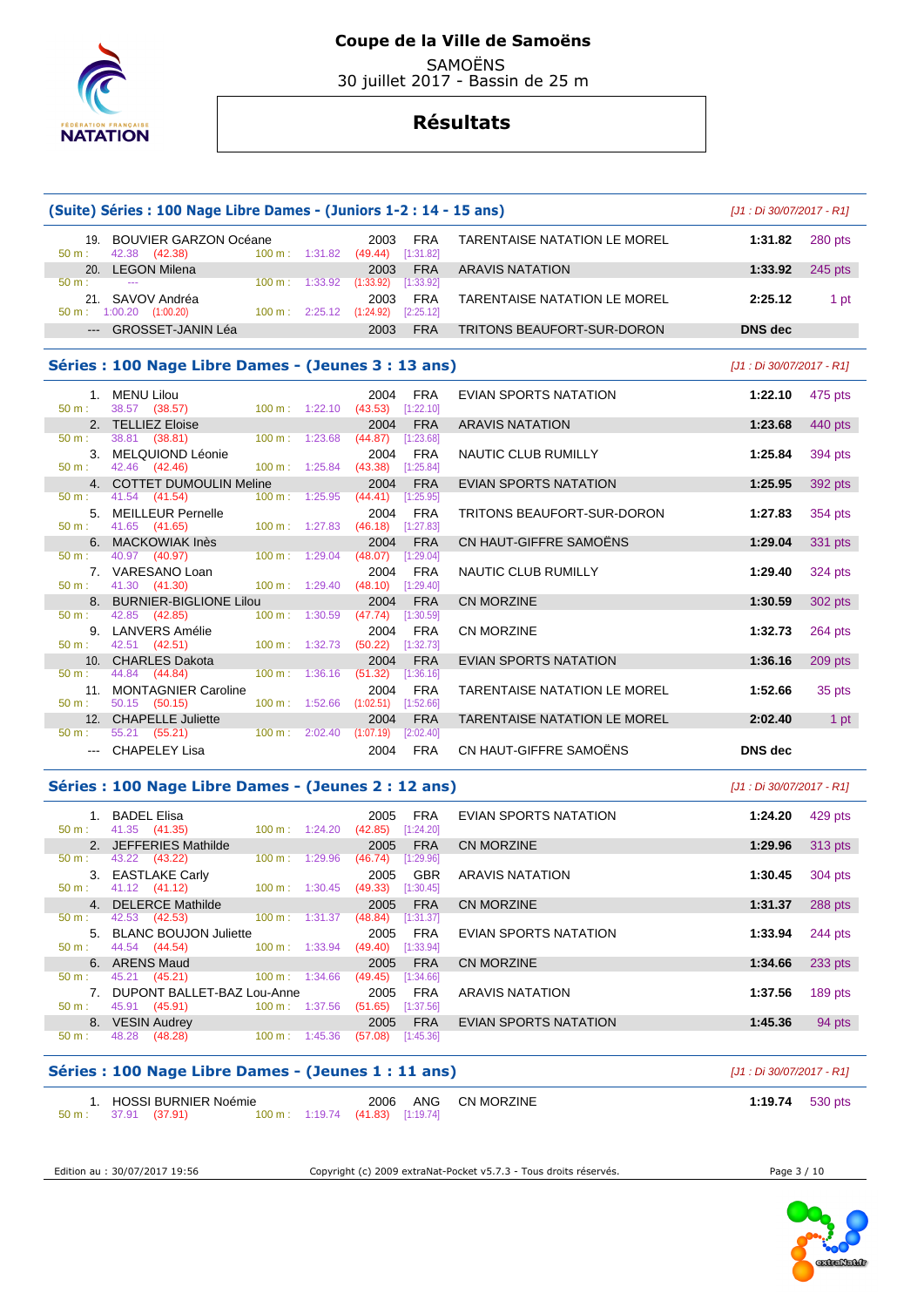

# **Coupe de la Ville de Samoëns**

 SAMOËNS 30 juillet 2017 - Bassin de 25 m

# **Résultats**

|                      | (Suite) Séries : 100 Nage Libre Dames - (Jeunes 1 : 11 ans)                                                             |                          |           |            |                              | [J1 : Di 30/07/2017 - R1] |                    |
|----------------------|-------------------------------------------------------------------------------------------------------------------------|--------------------------|-----------|------------|------------------------------|---------------------------|--------------------|
|                      | 2. BIFFI Ambre                                                                                                          |                          | 2006      | <b>FRA</b> | EVIAN SPORTS NATATION        | 1:35.20                   | $224$ pts          |
| 50 m:                | 45.42 (45.42)                                                                                                           | 100 m: 1:35.20           | (49.78)   | [1:35.20]  |                              |                           |                    |
|                      | 3. CHEDAL Julie                                                                                                         |                          | 2006      | <b>FRA</b> | TARENTAISE NATATION LE MOREL | 1:36.67                   | 202 pts            |
| $50 \text{ m}$ :     | 43.19 (43.19)                                                                                                           | 100 m: 1:36.67           | (53.48)   | [1:36.67]  |                              |                           |                    |
|                      | 4. FREIXANET Clara                                                                                                      |                          | 2006      | <b>FRA</b> | EVIAN SPORTS NATATION        | 1:37.10                   | $196$ pts          |
| 50 m:                | 42.96 (42.96)                                                                                                           | $100 \text{ m}: 1:37.10$ | (54.14)   | [1:37.10]  |                              |                           |                    |
|                      | 5. METRAL Lou                                                                                                           |                          | 2006      | <b>FRA</b> | NAUTIC CLUB RUMILLY          | 1:37.98                   | $183$ pts          |
| $50 \text{ m}$ :     | 46.10 (46.10)                                                                                                           | $100 \text{ m}: 1:37.98$ | (51.88)   | [1:37.98]  |                              |                           |                    |
|                      | 6. CHARLES Taloula                                                                                                      |                          | 2006      | <b>FRA</b> | EVIAN SPORTS NATATION        | 1:48.97                   | 61 pts             |
| 50 m:                | $50.24$ $(50.24)$                                                                                                       | $100 m$ : 1:48.97        | (58.73)   | [1:48.97]  |                              |                           |                    |
|                      | 7. COTTET-DUMOULIN Aurélie                                                                                              |                          | 2006      | <b>FRA</b> | CN MORZINE                   | 1:56.87                   | 14 pts             |
| $50 m$ :             | 53.98 (53.98)                                                                                                           | $100 \text{ m}: 1:56.87$ | (1:02.89) | [1:56.87]  |                              |                           |                    |
| $---$                | <b>MISSILLIER Chloe</b>                                                                                                 |                          | 2006      | <b>FRA</b> | <b>ARAVIS NATATION</b>       | <b>DNF</b>                |                    |
| $\sim$ $\sim$ $\sim$ | NECIOLLI Candice                                                                                                        |                          | 2006      | <b>FRA</b> | TRITONS BEAUFORT-SUR-DORON   | <b>DNS</b> dec            |                    |
|                      | Séries : 50 Dos Dames - (Avenirs : 9 - 10 ans)                                                                          |                          |           |            |                              | [J1 : Di 30/07/2017 - R1] |                    |
|                      | $\overline{A}$ $\overline{M}$ $\overline{C}$ $\overline{T}$ $\overline{L}$ $\overline{D}$ $\overline{L}$ $\overline{L}$ |                          | 0007      | <b>FDA</b> | THOMEO MATATION              | EE CO.                    | 470 <sub>nta</sub> |

| MOTTIER Lison       | 2007 | FRA        | <b>THONES NATATION</b>              | 55.69          | 179 pts   |
|---------------------|------|------------|-------------------------------------|----------------|-----------|
| 2. EASTLAKE Yasmin  | 2007 | <b>GBR</b> | <b>ARAVIS NATATION</b>              | 57.28          | $146$ pts |
| 3. SAUTHIER Ivanie  | 2007 | <b>FRA</b> | NAUTIC CLUB RUMILLY                 | 1:02.84        | 57 pts    |
| 4. DUTRUEL Heidi    | 2007 | <b>FRA</b> | EVIAN SPORTS NATATION               | 1:08.21        | 10 pts    |
| 5. TUPIN Candice    | 2008 | <b>FRA</b> | EVIAN SPORTS NATATION               | 1:09.50        | 4 pts     |
| --- FREIXANET Elisa | 2008 | <b>FRA</b> | EVIAN SPORTS NATATION               | <b>DNS</b> dec |           |
| --- GIRERD Marine   | 2007 | <b>FRA</b> | <b>TARENTAISE NATATION LE MOREL</b> | DNS dec        |           |

## **Séries : 50 Papillon Dames - (Séniors : 18 ans et plus)** [J1 : Di 30/07/2017 - R1]

|     | <b>MOURIER Noémie</b>        | 1997 | <b>FRA</b> | <b>THONES NATATION</b>              | 36.86 | 698 pts |
|-----|------------------------------|------|------------|-------------------------------------|-------|---------|
|     | 2. STENT-TORRIANI Anastassia | 1999 | <b>FRA</b> | <b>THONES NATATION</b>              | 37.29 | 676 pts |
|     | 3. LEFEVRE Maylis            | 1999 | <b>FRA</b> | <b>THONES NATATION</b>              | 37.97 | 643 pts |
| 4.  | <b>BERDUGO Olivia</b>        | 1998 | <b>FRA</b> | TRITONS BEAUFORT-SUR-DORON          | 38.30 | 628 pts |
|     | 5. CURTET Madeline           | 1992 | <b>FRA</b> | <b>CN MORZINE</b>                   | 39.35 | 579 pts |
|     | 6. MANISSE Clara             | 1998 | <b>FRA</b> | <b>THONES NATATION</b>              | 40.46 | 529 pts |
|     | <b>WILMOT Carrie</b>         | 1967 | <b>GBR</b> | CN HAUT-GIFFRE SAMOËNS              | 41.73 | 475 pts |
|     | 8. CHARLES Nathalie          | 1969 | <b>FRA</b> | <b>THONES NATATION</b>              | 45.45 | 334 pts |
| 9.  | <b>THABUIS Manon</b>         | 1999 | <b>FRA</b> | CN LA ROCHE-SUR-FORON               | 45.80 | 322 pts |
| 10. | STENT-TORRIANI Delphine      | 1969 | <b>FRA</b> | <b>THONES NATATION</b>              | 47.36 | 271 pts |
| 11. | <b>NOEL Mathilde</b>         | 1999 | <b>FRA</b> | <b>THONES NATATION</b>              | 48.00 | 252 pts |
| 12. | <b>LACOMBE Mathilde</b>      | 1999 | <b>FRA</b> | <b>TARENTAISE NATATION LE MOREL</b> | 48.56 | 235 pts |

## **Séries : 50 Papillon Dames - (Juniors 3-4 : 16 - 17 ans)** [J1 : Di 30/07/2017 - R1]

|     | CHAON Mahe                      | 2000 | <b>FRA</b> | ARAVIS NATATION                     | 32.89 | 911 pts |
|-----|---------------------------------|------|------------|-------------------------------------|-------|---------|
|     | 2. CHAMIOT CLERC Elsa           | 2001 | <b>FRA</b> | <b>TRITONS BEAUFORT-SUR-DORON</b>   | 33.89 | 854 pts |
|     |                                 |      |            |                                     |       |         |
| 3.  | <b>CHEDAL Valentine</b>         | 2001 | <b>FRA</b> | <b>TARENTAISE NATATION LE MOREL</b> | 34.54 | 819 pts |
| 4.  | <b>MENU Romane</b>              | 2001 | <b>FRA</b> | <b>EVIAN SPORTS NATATION</b>        | 34.70 | 810 pts |
| 5.  | <b>FOUSSADIER Oriane</b>        | 2001 | <b>FRA</b> | CN LA ROCHE-SUR-FORON               | 35.36 | 775 pts |
|     | 6. GACHET Romane-Lou            | 2000 | <b>FRA</b> | TRITONS BEAUFORT-SUR-DORON          | 36.68 | 707 pts |
|     | <b>MANISSE Lucile</b>           | 2000 | <b>FRA</b> | <b>THONES NATATION</b>              | 37.79 | 652 pts |
| 8.  | <b>ALLESINA Lucie</b>           | 2000 | <b>FRA</b> | <b>EVIAN SPORTS NATATION</b>        | 38.22 | 631 pts |
| 9.  | <b>BRAISSAND Elisa</b>          | 2000 | <b>FRA</b> | CN LA ROCHE-SUR-FORON               | 39.97 | 551 pts |
| 10. | <b>BENSADOUN Samia</b>          | 2000 | <b>FRA</b> | <b>EVIAN SPORTS NATATION</b>        | 40.06 | 547 pts |
| 11. | <b>JOCHUM Heidi</b>             | 2000 | <b>FRA</b> | <b>CN MORZINE</b>                   | 41.33 | 492 pts |
| 12. | <b>FAVRE Gentiane</b>           | 2000 | <b>FRA</b> | <b>THONES NATATION</b>              | 42.33 | 451 pts |
| 13. | <b>LECOURT Laurie</b>           | 2000 | <b>FRA</b> | <b>THONES NATATION</b>              | 43.07 | 422 pts |
| 14. | <b>STENT-TORRIANI Cassandra</b> | 2001 | <b>FRA</b> | <b>THONES NATATION</b>              | 46.41 | 302 pts |
| 15. | <b>BOUVIER GARZON Sandie</b>    | 2000 | <b>FRA</b> | <b>TARENTAISE NATATION LE MOREL</b> | 46.97 | 284 pts |
| 16. | <b>DEMOTZ Chloe</b>             | 2001 | <b>FRA</b> | <b>NAUTIC CLUB RUMILLY</b>          | 47.21 | 276 pts |
|     |                                 |      |            |                                     |       |         |

 **Edition au : 30/07/2017 19:56 Copyright (c) 2009 extraNat-Pocket v5.7.3 - Tous droits réservés. Page 4 / 10** 

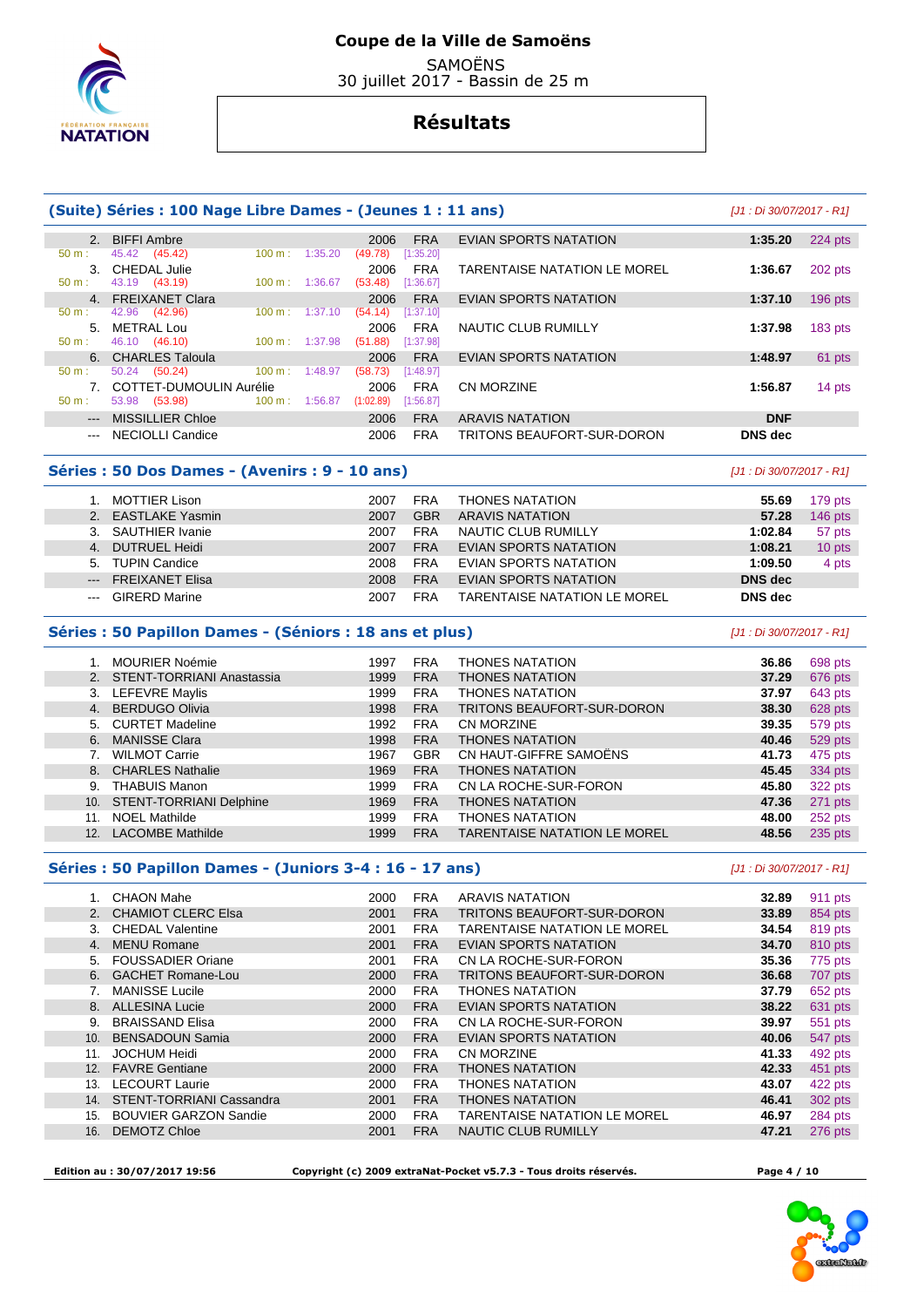

## **Coupe de la Ville de Samoëns SAMOËNS 30 juillet 2017 - Bassin de 25 m**

# **Résultats**

|                        | (Suite) Séries : 50 Papillon Dames - (Juniors 3-4 : 16 - 17 ans) |      |            |                                   | [J1: Di 30/07/2017 - R1]  |         |
|------------------------|------------------------------------------------------------------|------|------------|-----------------------------------|---------------------------|---------|
| 17.                    | <b>NOEL Florise</b>                                              | 2001 | <b>FRA</b> | <b>THONES NATATION</b>            | 50.10                     | 193 pts |
| 18.                    | <b>FRANI</b> Emma                                                | 2000 | <b>FRA</b> | <b>NAUTIC CLUB RUMILLY</b>        | 52.43                     | 136 pts |
| 19.                    | <b>GUILLOT Elsa</b>                                              | 2001 | <b>FRA</b> | CN HAUT-GIFFRE SAMOËNS            | 55.53                     | 76 pts  |
| $---$                  | <b>DUTT Constance</b>                                            | 2001 | <b>FRA</b> | CN HAUT-GIFFRE SAMOËNS            | <b>DNS</b> dec            |         |
| $---$                  | <b>GAZZOTTI Clara</b>                                            | 2001 | <b>FRA</b> | <b>THONES NATATION</b>            | <b>DNS</b> dec            |         |
| $\qquad \qquad \cdots$ | <b>PILLER Virginie</b>                                           | 2000 | <b>FRA</b> | CN LA ROCHE-SUR-FORON             | <b>DNS</b> dec            |         |
| $\cdots$               | <b>SOLDAN Juliette</b>                                           | 2000 | <b>FRA</b> | <b>EVIAN SPORTS NATATION</b>      | <b>DNS</b> dec            |         |
|                        | Séries : 50 Papillon Dames - (Juniors 1-2 : 14 - 15 ans)         |      |            |                                   | [J1 : Di 30/07/2017 - R1] |         |
|                        | 1. ARENS Cléo                                                    | 2003 | <b>FRA</b> | <b>CN MORZINE</b>                 | 36.32                     | 725 pts |
| 2.                     | <b>SUIRE Pauline</b>                                             | 2002 | <b>FRA</b> | <b>CN MORZINE</b>                 | 37.76                     | 654 pts |
|                        | 3. PILLER Stéphanie                                              | 2003 | <b>FRA</b> | CN LA ROCHE-SUR-FORON             | 37.94                     | 645 pts |
|                        | 4. FLEURY Clara                                                  | 2002 | <b>FRA</b> | <b>NAUTIC CLUB RUMILLY</b>        | 38.01                     | 641 pts |
| 5.                     | <b>FAVRE</b> Jacinthe                                            | 2002 | <b>FRA</b> | <b>THONES NATATION</b>            | 39.47                     | 573 pts |
|                        | 6. BENSADOUN Mona                                                | 2002 | <b>FRA</b> | <b>EVIAN SPORTS NATATION</b>      | 39.73                     | 562 pts |
| 7.                     | <b>STEFANIDES Claire</b>                                         | 2002 | <b>FRA</b> | <b>THONES NATATION</b>            | 40.44                     | 530 pts |
|                        | 8. PERRIER Romane                                                | 2002 | <b>FRA</b> | <b>CN MORZINE</b>                 | 40.77                     | 516 pts |
| 9.                     | <b>ANNAERT Alexane</b>                                           | 2002 | <b>FRA</b> | <b>THONES NATATION</b>            | 43.12                     | 420 pts |
| 10.                    | <b>RICHARD Jeanne</b>                                            | 2002 | <b>FRA</b> | <b>CN MORZINE</b>                 | 43.83                     | 393 pts |
| 11.                    | STENT-TORRIANI Paloma                                            | 2002 | <b>FRA</b> | <b>THONES NATATION</b>            | 44.65                     | 362 pts |
| 12.                    | <b>GAUTHIER Marion</b>                                           | 2003 | <b>FRA</b> | EVIAN SPORTS NATATION             | 44.68                     | 361 pts |
| 13.                    | <b>PLAGNAT Marion</b>                                            | 2003 | <b>FRA</b> | <b>CN MORZINE</b>                 | 46.06                     | 313 pts |
|                        | 14. COTTET-DUMOULIN Aloïse                                       | 2003 | <b>FRA</b> | <b>EVIAN SPORTS NATATION</b>      | 46.34                     | 304 pts |
| 15.                    | <b>OFFREDI Headwige</b>                                          | 2003 | <b>FRA</b> | <b>THONES NATATION</b>            | 46.50                     | 299 pts |
| 16.                    | <b>COLLOMBAR Loan</b>                                            | 2003 | <b>FRA</b> | CN MORZINE                        | 49.20                     | 217 pts |
| 17.                    | PECHOUX Méline                                                   | 2002 | <b>FRA</b> | <b>THONES NATATION</b>            | 49.87                     | 199 pts |
|                        | 18. LEGON Milena                                                 | 2003 | <b>FRA</b> | <b>ARAVIS NATATION</b>            | 50.46                     | 183 pts |
| 19.                    | <b>BOUVIER GARZON Océane</b>                                     | 2003 | <b>FRA</b> | TARENTAISE NATATION LE MOREL      | 52.59                     | 133 pts |
| ---                    | GROSSET-JANIN Léa                                                | 2003 | <b>FRA</b> | <b>TRITONS BEAUFORT-SUR-DORON</b> | <b>DNS</b> dec            |         |

#### **Séries : 50 Papillon Dames - (Jeunes 3 : 13 ans)** [J1 : Di 30/07/2017 - R1]

|                     | MENU Lilou                    | 2004 | <b>FRA</b> | EVIAN SPORTS NATATION             | 39.95          | 552 pts   |
|---------------------|-------------------------------|------|------------|-----------------------------------|----------------|-----------|
|                     | VARESANO Loan                 | 2004 | <b>FRA</b> | <b>NAUTIC CLUB RUMILLY</b>        | 42.00          | 464 pts   |
|                     | 3. LANVERS Amélie             | 2004 | <b>FRA</b> | CN MORZINE                        | 46.05          | 314 pts   |
| 4.                  | MELQUIOND Léonie              | 2004 | <b>FRA</b> | <b>NAUTIC CLUB RUMILLY</b>        | 46.09          | 312 pts   |
|                     | 5. COTTET DUMOULIN Meline     | 2004 | <b>FRA</b> | EVIAN SPORTS NATATION             | 46.53          | 298 pts   |
|                     | 6. MEILLEUR Pernelle          | 2004 | <b>FRA</b> | <b>TRITONS BEAUFORT-SUR-DORON</b> | 46.65          | 294 pts   |
|                     | <b>MACKOWIAK Inès</b>         | 2004 | <b>FRA</b> | CN HAUT-GIFFRE SAMOËNS            | 47.91          | 254 pts   |
|                     | 8. CHARLES Dakota             | 2004 | <b>FRA</b> | <b>EVIAN SPORTS NATATION</b>      | 51.28          | $163$ pts |
| 9.                  | <b>BURNIER-BIGLIONE Lilou</b> | 2004 | <b>FRA</b> | CN MORZINE                        | 1:01.25        | 11 pts    |
| $\qquad \qquad - -$ | <b>CHAPELEY Lisa</b>          | 2004 | <b>FRA</b> | CN HAUT-GIFFRE SAMOËNS            | <b>DNS</b> dec |           |

# **Séries : 50 Papillon Dames - (Jeunes 2 : 12 ans)** [J1 : Di 30/07/2017 - R1]

|    | <b>BADEL Elisa</b>         | 2005 | <b>FRA</b> | <b>EVIAN SPORTS NATATION</b> | 46.68   | 293 pts   |
|----|----------------------------|------|------------|------------------------------|---------|-----------|
|    | 2. EASTLAKE Carly          | 2005 | <b>GBR</b> | <b>ARAVIS NATATION</b>       | 46.84   | 288 pts   |
|    | 3. DELERCE Mathilde        | 2005 | <b>FRA</b> | CN MORZINE                   | 48.39   | 240 pts   |
|    | 4. BLANC BOUJON Juliette   | 2005 | <b>FRA</b> | <b>EVIAN SPORTS NATATION</b> | 48.84   | 227 pts   |
|    | 5. JEFFERIES Mathilde      | 2005 | <b>FRA</b> | CN MORZINE                   | 49.68   | 204 pts   |
|    | 6. ARENS Maud              | 2005 | <b>FRA</b> | CN MORZINE                   | 53.16   | $121$ pts |
|    | DUPONT BALLET-BAZ Lou-Anne | 2005 | <b>FRA</b> | ARAVIS NATATION              | 55.63   | 75 pts    |
| 8. | <b>VESIN Audrey</b>        | 2005 | <b>FRA</b> | EVIAN SPORTS NATATION        | 1:03.86 | 1 pt      |

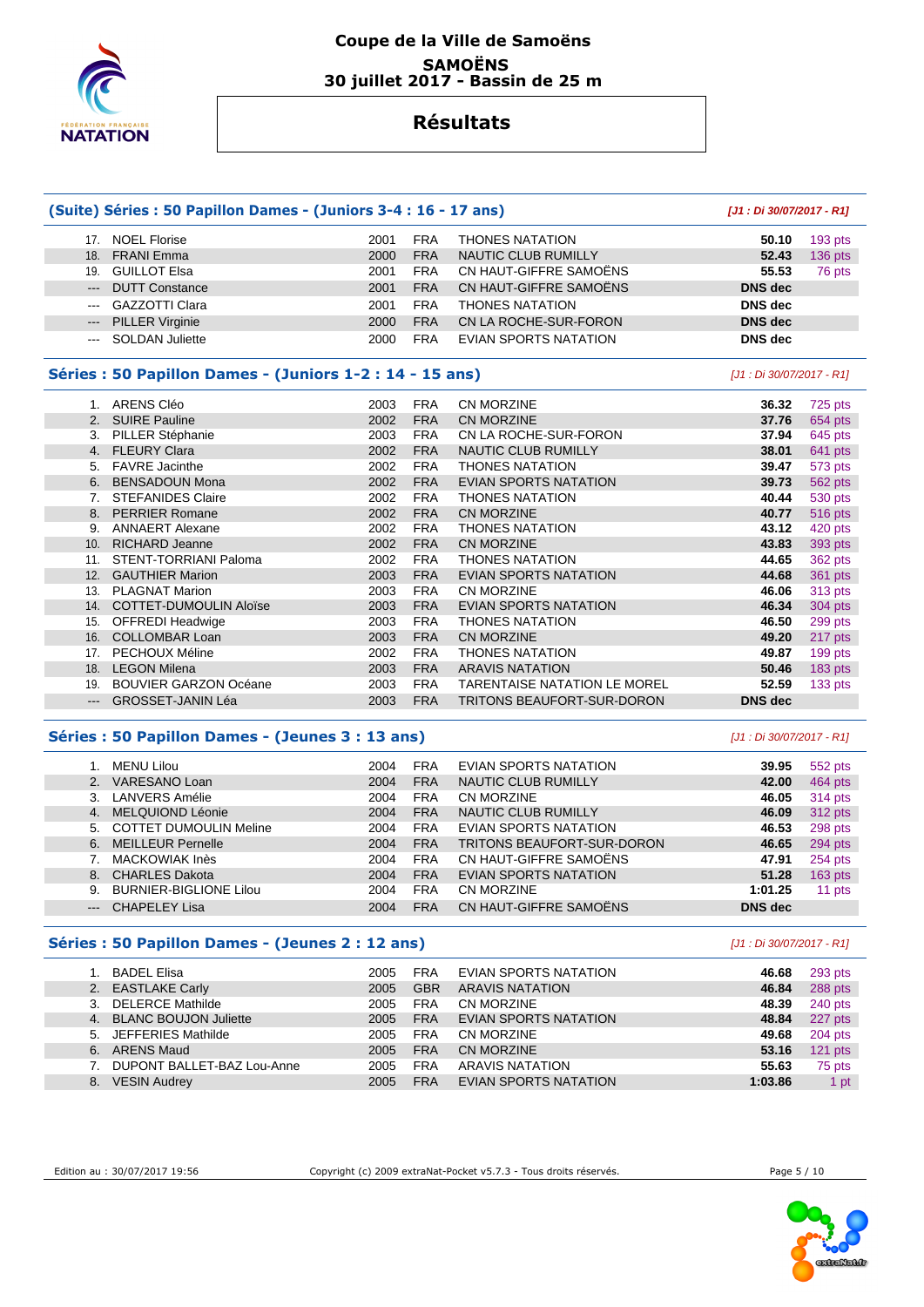

 SAMOËNS 30 juillet 2017 - Bassin de 25 m

# **Résultats**

#### **Séries : 50 Papillon Dames - (Jeunes 1 : 11 ans)** [J1 : Di 30/07/2017 - R1]

|    | 1. HOSSI BURNIER Noémie        | 2006 | ANG        | CN MORZINE                          | 40.39   | 532 pts        |
|----|--------------------------------|------|------------|-------------------------------------|---------|----------------|
|    | 2. NECIOLLI Candice            | 2006 | <b>FRA</b> | <b>TRITONS BEAUFORT-SUR-DORON</b>   | 46.52   | 298 pts        |
| 3. | CHEDAL Julie                   | 2006 | <b>FRA</b> | <b>TARENTAISE NATATION LE MOREL</b> | 46.73   | 291 pts        |
|    | 4. FREIXANET Clara             | 2006 | <b>FRA</b> | EVIAN SPORTS NATATION               | 47.59   | 264 pts        |
|    | 5. BIFFI Ambre                 | 2006 | <b>FRA</b> | EVIAN SPORTS NATATION               | 47.64   | 263 pts        |
| 6. | METRAL Lou                     | 2006 | <b>FRA</b> | NAUTIC CLUB RUMILLY                 | 51.48   | <b>158 pts</b> |
|    | <b>CHARLES Taloula</b>         | 2006 | <b>FRA</b> | EVIAN SPORTS NATATION               | 55.55   | 76 pts         |
| 8. | <b>MISSILLIER Chloe</b>        | 2006 | <b>FRA</b> | <b>ARAVIS NATATION</b>              | 1:01.92 | 7 pts          |
| 9. | <b>COTTET-DUMOULIN Aurélie</b> | 2006 | <b>FRA</b> | CN MORZINE                          | 1:13.92 | 1 pt           |

#### **Séries : 50 Nage Libre Messieurs - (Avenirs : 9 - 11 ans)** [J1 : Di 30/07/2017 - R1]

|                                                                                                                                                                                                                                                                                                                                                                                                                                                                            | 1. FOURNIER BIDOZ Bastien | 2006 | <b>FRA</b> | ARAVIS NATATION                     | 41.15          | 271 pts   |
|----------------------------------------------------------------------------------------------------------------------------------------------------------------------------------------------------------------------------------------------------------------------------------------------------------------------------------------------------------------------------------------------------------------------------------------------------------------------------|---------------------------|------|------------|-------------------------------------|----------------|-----------|
|                                                                                                                                                                                                                                                                                                                                                                                                                                                                            | 2. GAILLOT Victor         | 2006 | <b>FRA</b> | CN LA ROCHE-SUR-FORON               | 41.53          | 258 pts   |
|                                                                                                                                                                                                                                                                                                                                                                                                                                                                            | 3. GIROD Thibault         | 2006 | <b>FRA</b> | NAUTIC CLUB RUMILLY                 | 41.69          | 253 pts   |
|                                                                                                                                                                                                                                                                                                                                                                                                                                                                            | 4. BERTRAND Tom           | 2006 | <b>FRA</b> | CN LA ROCHE-SUR-FORON               | 42.14          | 238 pts   |
|                                                                                                                                                                                                                                                                                                                                                                                                                                                                            | 5. BLONDEAU Basile        | 2006 | <b>FRA</b> | <b>THONES NATATION</b>              | 45.67          | 138 pts   |
|                                                                                                                                                                                                                                                                                                                                                                                                                                                                            | 6. BOURNAZEAUD Jahwen     | 2007 | <b>FRA</b> | <b>TARENTAISE NATATION LE MOREL</b> | 47.22          | $103$ pts |
|                                                                                                                                                                                                                                                                                                                                                                                                                                                                            | 7. CHAPELLE Benjamin      | 2006 | <b>FRA</b> | <b>TARENTAISE NATATION LE MOREL</b> | 48.08          | 86 pts    |
|                                                                                                                                                                                                                                                                                                                                                                                                                                                                            | --- CARTIER Paul          | 2006 | <b>FRA</b> | <b>THONES NATATION</b>              | <b>DNS</b> dec |           |
| $\frac{1}{2} \left( \frac{1}{2} \right) \left( \frac{1}{2} \right) \left( \frac{1}{2} \right) \left( \frac{1}{2} \right) \left( \frac{1}{2} \right) \left( \frac{1}{2} \right) \left( \frac{1}{2} \right) \left( \frac{1}{2} \right) \left( \frac{1}{2} \right) \left( \frac{1}{2} \right) \left( \frac{1}{2} \right) \left( \frac{1}{2} \right) \left( \frac{1}{2} \right) \left( \frac{1}{2} \right) \left( \frac{1}{2} \right) \left( \frac{1}{2} \right) \left( \frac$ | DHAUSSY Anil              | 2006 | <b>FRA</b> | <b>ARAVIS NATATION</b>              | <b>DNS</b> dec |           |

#### **Séries : 100 Nage Libre Messieurs - (Séniors : 19 ans et plus)** [J1 : Di 30/07/2017 - R1]

 1. BERDUGO Yohann 1996 FRA TRITONS BEAUFORT-SUR-DORON **1:00.76** 907 pts 50 m : 28.25 (28.25) 100 m : 1:00.76 (32.51) [1:00.76] 2. LEGON Nicolas 1992 FRA ARAVIS NATATION **1:02.16** 865 pts 29.18 (29.18) 100 m : 1:02.16 (32.98) 3. GAIDIOZ Kevin 1987 FRA THONES NATATION **1:02.83** 845 pts  $100 m : 1:02.83$  4. WILMOT Robert 1971 GBR CN HAUT-GIFFRE SAMOËNS **1:05.16** 779 pts 50 m : 31.02 (31.02) 100 m : 1:05.16 (34.14) [1:05.16]<br>50 m : 1:05.16 (34.14) 50 ELEURY Xavier 5. FLEURY Xavier 1977 FRA NAUTIC CLUB RUMILLY **1:06.40** 745 pts 50 m : 31.20 (31.20) 100 m : 1:06.40 (35.20) [1:06.40] 6. SAUTHIER Laurent 1973 FRA NAUTIC CLUB RUMILLY **1:06.63** 739 pts 50 m : 30.62 (30.62) 100 m : 1:06.63 (36.01) [1:06.63] 7. CHARLES Paul 1998 FRA THONES NATATION **1:09.47** 663 pts<br>
50 m : 31.81 (31.81) 100 m : 1:09.47 (37.66) [1:09.47]  $(37.66)$   $[1:09.47]$  8. POTIE Felix 1998 FRA THONES NATATION **1:10.14** 646 pts  $(37.56)$  9. CHANEL Nicolas 1971 FRA NAUTIC CLUB RUMILLY **1:17.95** 463 pts 1971 FRA<br>
1. 36.61 (36.61) 100 m : 1:17.95 (41.34) [1:17.95]<br>
10. BIT Aurelien 1998 FRA<br>
1. 36.72 (36.72) 100 m : 1:18.44 (41.72) [1:18.44] 10. BIT Aurelien 1998 FRA CN LA ROCHE-SUR-FORON **1:18.44** 453 pts 36.72 (36.72) --- STENT-TORRIANI Jonathan 1965 FRA THONES NATATION **DNS dec** 

#### **Séries : 100 Nage Libre Messieurs - (Juniors 3-4 : 17 - 18 ans)** [J1 : Di 30/07/2017 - R1]

| $50 m$ :       | <b>BERNARD Hugo</b><br>(27.58)<br>27.58 | 100 m:            | 58.90   | 2000<br>(31.32) | <b>FRA</b><br>[58.90] | TRITONS BEAUFORT-SUR-DORON   | 58.90   | 964 pts |
|----------------|-----------------------------------------|-------------------|---------|-----------------|-----------------------|------------------------------|---------|---------|
| 2.             | <b>BODART Baptiste</b>                  |                   |         | 1999            | <b>FRA</b>            | EVIAN SPORTS NATATION        | 1:00.53 | 914 pts |
| $50 m$ :       | (28.50)<br>28.50                        | 100 m:            | 1:00.53 | (32.03)         | [1:00.53]             |                              |         |         |
| 3.             | <b>COEMET Tom</b>                       |                   |         | 2000            | <b>FRA</b>            | <b>THONES NATATION</b>       | 1:02.20 | 864 pts |
| $50 m$ :       | 29.59<br>(29.59)                        | $100 \text{ m}$ : | 1:02.20 | (32.61)         | [1:02.20]             |                              |         |         |
| 4 <sup>1</sup> | <b>PERON Maxime</b>                     |                   |         | 2000            | <b>FRA</b>            | CN LA ROCHE-SUR-FORON        | 1:08.94 | 677 pts |
| $50 m$ :       | (32.51)<br>32.51                        | 100 m:            | 1:08.94 | (36.43)         | [1:08.94]             |                              |         |         |
| 5.             | <b>BOUCHELLIG Aimeric</b>               |                   |         | 2000            | <b>FRA</b>            | CN LA ROCHE-SUR-FORON        | 1:09.10 | 673 pts |
| $50 m$ :       | 32.10<br>(32.10)                        | 100 m:            | 1:09.10 | (37.00)         | [1:09.10]             |                              |         |         |
| 6.             | <b>SERVOZ Mathis</b>                    |                   |         | 2000            | <b>FRA</b>            | <b>EVIAN SPORTS NATATION</b> | 1:13.09 | 574 pts |
| 50 m:          | 34.75<br>(34.75)                        | 100 m:            | 1:13.09 | (38.34)         | [1:13.09]             |                              |         |         |
|                |                                         |                   |         |                 |                       |                              |         |         |

Edition au : 30/07/2017 19:56 Copyright (c) 2009 extraNat-Pocket v5.7.3 - Tous droits réservés. Page 6 / 10

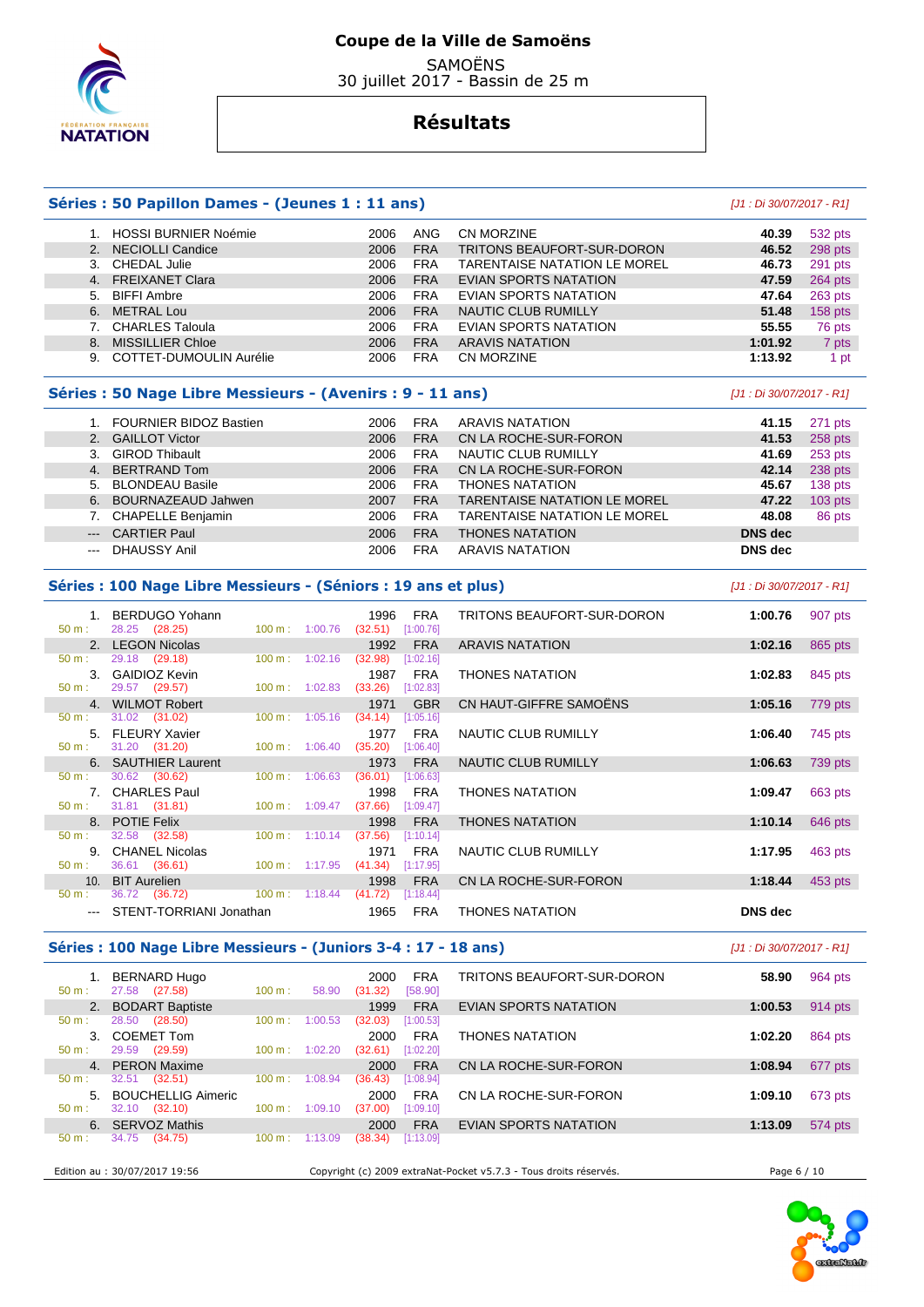

 SAMOËNS 30 juillet 2017 - Bassin de 25 m

# **Résultats**

|                             | Séries : 100 Nage Libre Messieurs - (Juniors 1-2 : 15 - 16 ans)<br>[J1 : Di 30/07/2017 - R1] |                                                |                                       |                                          |                                      |                                     |                |                |  |  |
|-----------------------------|----------------------------------------------------------------------------------------------|------------------------------------------------|---------------------------------------|------------------------------------------|--------------------------------------|-------------------------------------|----------------|----------------|--|--|
| 50 m:                       | 1. COTTET-DUMOULIN Mathis<br>29.01 (29.01)                                                   |                                                |                                       | 2001<br>100 m: 1:01.15 (32.14) [1:01.15] | <b>FRA</b>                           | CN MORZINE                          | 1:01.15        | 895 pts        |  |  |
| $50 m$ :                    | 2. STAROSTA Yvann<br>29.58 (29.58)                                                           | $100 \text{ m}$ : $1:02.92$                    |                                       | 2001<br>(33.34)                          | <b>FRA</b><br>[1:02.92]              | <b>TARENTAISE NATATION LE MOREL</b> | 1:02.92        | 843 pts        |  |  |
| $50 m$ :                    | 3. BLANC-GARIN Louis<br>30.45 (30.45)                                                        | 100 m: 1:06.30                                 |                                       | 2002<br>(35.85)                          | <b>FRA</b><br>[1:06.30]              | <b>THONES NATATION</b>              | 1:06.30        | 748 pts        |  |  |
|                             | 4. PARIS DE BOLLARDIERE Louis                                                                |                                                |                                       | 2002                                     | <b>FRA</b>                           | <b>TRITONS BEAUFORT-SUR-DORON</b>   | 1:06.45        | 744 pts        |  |  |
| $50 m$ :                    | $31.51$ (31.51)<br>5. BARTHOD Matteo                                                         | $100 m$ : 1:06.45                              |                                       | (34.94)<br>2002                          | [1:06.45]<br><b>FRA</b>              | CN LA ROCHE-SUR-FORON               | 1:07.27        | <b>721 pts</b> |  |  |
| $50 m$ :                    | 31.31 (31.31)<br>6. JEFFERIES Jacques                                                        | $100 m$ : $1:07.27$                            |                                       | (35.96)<br>2002                          | [1:07.27]<br><b>FRA</b>              | <b>CN MORZINE</b>                   | 1:07.41        | <b>718 pts</b> |  |  |
| 50 m:<br>$50 m$ :           | 31.65 (31.65)<br>7. JOURNET Loic<br>31.71 (31.71)                                            |                                                | $100 m$ : $1:07.41$<br>100 m: 1:07.77 | (35.76)<br>2001<br>(36.06)               | [1:07.41]<br><b>FRA</b><br>[1:07.77] | NAUTIC CLUB RUMILLY                 | 1:07.77        | 708 pts        |  |  |
|                             | 8. DUCRETTET Matthieu                                                                        |                                                |                                       | 2002                                     | <b>FRA</b>                           | EVIAN SPORTS NATATION               | 1:08.60        | 686 pts        |  |  |
| 50 m:<br>50 m:              | 33.58 (33.58)<br>9. MOREAU Adrien<br>32.19 (32.19)                                           | 100 m:<br>100 m: 1:09.00                       | 1:08.60                               | (35.02)<br>2002<br>$(36.81)$ [1:09.00]   | [1:08.60]<br><b>FRA</b>              | <b>THONES NATATION</b>              | 1:09.00        | 676 pts        |  |  |
|                             | 9. MOREAU Edgar                                                                              |                                                |                                       | 2002                                     | <b>FRA</b>                           | <b>THONES NATATION</b>              | 1:09.00        | 676 pts        |  |  |
| $50 m$ :<br>$50 m$ :        | 32.19 (32.19)<br>11. QUOEX Antoine<br>34.43 (34.43)                                          | $100 m$ :                                      | 1:09.00<br>100 m: 1:12.23             | (36.81)<br>2001<br>(37.80)               | [1:09.00]<br><b>FRA</b><br>[1:12.23] | CN LA ROCHE-SUR-FORON               | 1:12.23        | 594 pts        |  |  |
|                             | 12. CHASSAGNE Jules                                                                          |                                                |                                       | 2002                                     | <b>FRA</b>                           | <b>TRITONS BEAUFORT-SUR-DORON</b>   | 1:14.20        | 547 pts        |  |  |
| 50 m:<br>50 m:              | $33.11$ $(33.11)$<br>13. BUISSON Noah<br>35.45 (35.45)                                       | 100 m: 1:14.20                                 | 100 m: 1:15.13                        | (41.09)<br>2002<br>(39.68)               | [1:14.20]<br><b>FRA</b><br>[1:15.13] | CN LA ROCHE-SUR-FORON               | 1:15.13        | 526 pts        |  |  |
|                             | 14. CHANEL Nathan                                                                            |                                                |                                       | 2002                                     | <b>FRA</b>                           | NAUTIC CLUB RUMILLY                 | 1:15.85        | 509 pts        |  |  |
| $50 m$ :<br>15.<br>$50 m$ : | 36.31 (36.31)<br><b>BELLIARD Lou</b><br>36.30 (36.30)                                        | $100 \text{ m}$ : 1:15.85<br>$100 m$ : 1:20.56 |                                       | (39.54)<br>2001<br>(44.26)               | [1:15.85]<br><b>FRA</b><br>[1:20.56] | <b>THONES NATATION</b>              | 1:20.56        | 409 pts        |  |  |
| $---$                       | <b>VAULTIER Thomas</b>                                                                       |                                                |                                       | 2001                                     | <b>FRA</b>                           | CN HAUT-GIFFRE SAMOËNS              | <b>DSQ Da</b>  |                |  |  |
| $\qquad \qquad \cdots$      | <b>GAILLET Matys</b>                                                                         |                                                |                                       | 2002                                     | <b>FRA</b>                           | <b>THONES NATATION</b>              | <b>DNS</b> dec |                |  |  |
|                             | <b>PUGEAUT Maxime</b>                                                                        |                                                |                                       | 2001                                     | <b>FRA</b>                           | CN HAUT-GIFFRE SAMOËNS              | <b>DNS</b> dec |                |  |  |

#### **Séries : 100 Nage Libre Messieurs - (Jeunes 3 : 14 ans)** [J1 : Di 30/07/2017 - R1]

|               | <b>FOUSSADIER Lancelin</b> |                          |         | 2003      | <b>FRA</b> | CN LA ROCHE-SUR-FORON  | 1:10.53        | 636 pts   |
|---------------|----------------------------|--------------------------|---------|-----------|------------|------------------------|----------------|-----------|
| $50 m$ :      | 33.12 (33.12)              | $100 \text{ m}$ :        | 1:10.53 | (37.41)   | [1:10.53]  |                        |                |           |
|               | 2. BELLAHCENE Yanis        |                          |         | 2003      | <b>FRA</b> | CN LA ROCHE-SUR-FORON  | 1:11.14        | 621 pts   |
| 50 m:         | 33.76 (33.76)              | $100 \text{ m}$ :        | 1:11.14 | (37.38)   | [1:11.14]  |                        |                |           |
| $\mathcal{R}$ | METRAL Robin               |                          |         | 2003      | <b>FRA</b> | NAUTIC CLUB RUMILLY    | 1:11.41        | $614$ pts |
| $50 m$ :      | $- - -$                    | $100 \text{ m}: 1:11.41$ |         | (1:11.41) | [1:11.41]  |                        |                |           |
|               | 4. MARULIER Etienne        |                          |         | 2003      | <b>FRA</b> | EVIAN SPORTS NATATION  | 1:13.89        | 555 pts   |
| $50 m$ :      | (35.01)<br>35.01           | $100 \text{ m}$ :        | 1:13.89 | (38.88)   | [1:13.89]  |                        |                |           |
| $5 -$         | WILMOT Jack                |                          |         | 2003      | <b>GBR</b> | CN HAUT-GIFFRE SAMOËNS | 1:15.50        | 517 pts   |
| $50 m$ :      | 35.78 (35.78)              | $100 \text{ m}$ :        | 1:15.50 | (39.72)   | [1:15.50]  |                        |                |           |
|               | 6. MOGENIER Maxence        |                          |         | 2003      | <b>FRA</b> | CN HAUT-GIFFRE SAMOËNS | 1:21.79        | 384 pts   |
| $50 m$ :      | (40.09)<br>40.09           | 100 m:                   | 1:21.79 | (41.70)   | [1:21.79]  |                        |                |           |
|               | 7. FARNER Victor           |                          |         | 2003      | <b>FRA</b> | CN HAUT-GIFFRE SAMOËNS | 1:36.82        | 146 $pts$ |
| $50 m$ :      | 46.95 (46.95)              | $100 \text{ m}: 1:36.82$ |         | (49.87)   | [1:36.82]  |                        |                |           |
|               | <b>CHARCUSET Theo</b>      |                          |         | 2003      | <b>FRA</b> | CN LA ROCHE-SUR-FORON  | <b>DNS</b> dec |           |
| $  -$         | <b>CHARLES Mathieu</b>     |                          |         | 2003      | <b>FRA</b> | <b>THONES NATATION</b> | <b>DNS</b> dec |           |
| $---$         | <b>MOTTIER Antonin</b>     |                          |         | 2003      | <b>FRA</b> | <b>THONES NATATION</b> | <b>DNS</b> dec |           |
| $- - -$       | ROUTIN Hugo                |                          |         | 2003      | <b>FRA</b> | CN HAUT-GIFFRE SAMOËNS | <b>DNS</b> dec |           |

## **Séries : 100 Nage Libre Messieurs - (Jeunes 2 : 13 ans)** [J1 : Di 30/07/2017 - R1]

| BERNARD Mattéo                |  | 2004                             | <b>FRA</b> | TRITONS BEAUFORT-SUR-DORON | 1:06.14 | 752 pts |
|-------------------------------|--|----------------------------------|------------|----------------------------|---------|---------|
| $50 \text{ m}: 31.14 (31.14)$ |  | 100 m: 1:06.14 (35.00) [1:06.14] |            |                            |         |         |

Edition au : 30/07/2017 19:56 Copyright (c) 2009 extraNat-Pocket v5.7.3 - Tous droits réservés. Page 7 / 10

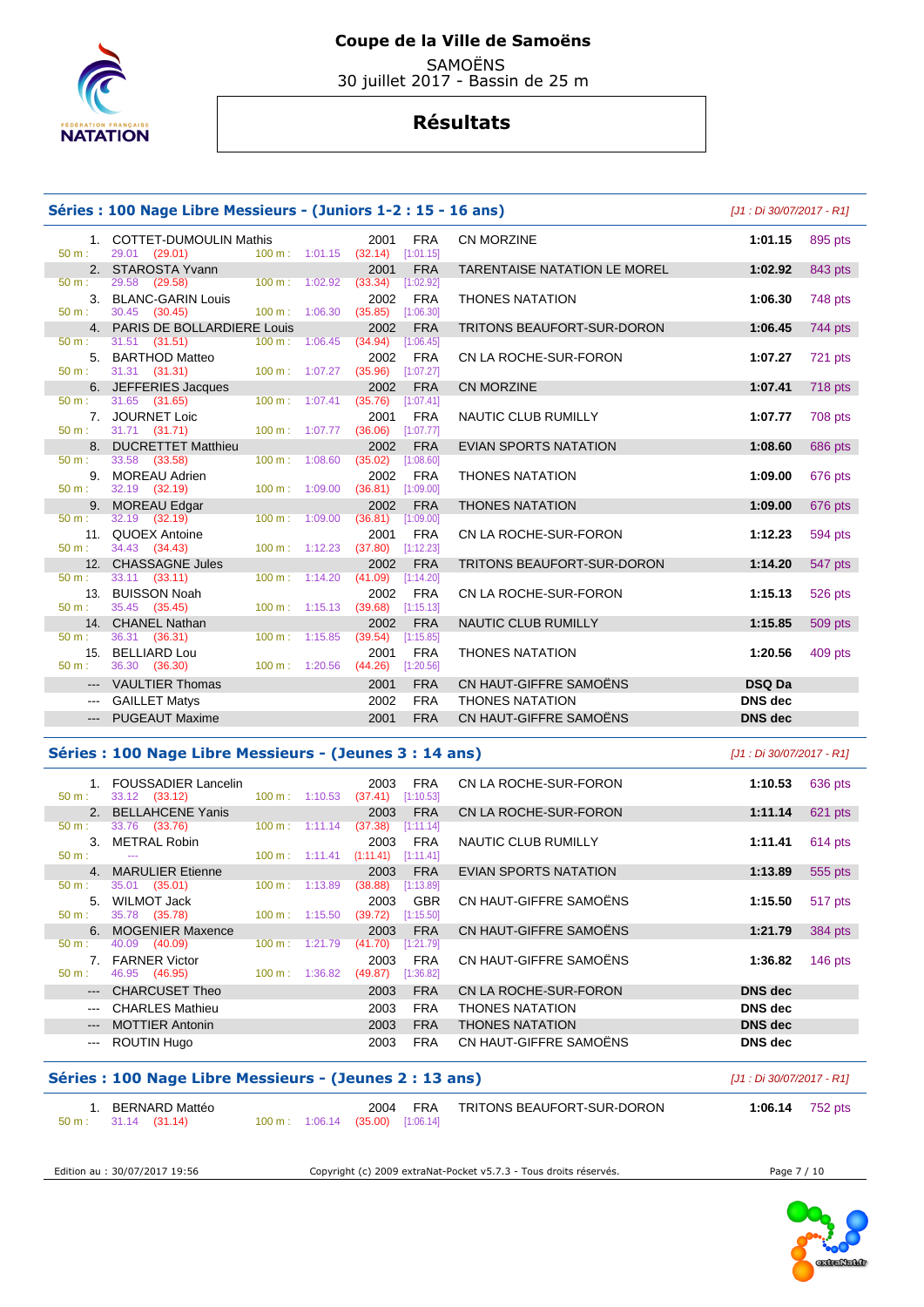

**SAMOËNS** 30 juillet 2017 - Bassin de 25 m

# **Résultats**

|                  | (Suite) Séries : 100 Nage Libre Messieurs - (Jeunes 2 : 13 ans) |                              |                                            |                                     |                | [J1 : Di 30/07/2017 - R1] |  |
|------------------|-----------------------------------------------------------------|------------------------------|--------------------------------------------|-------------------------------------|----------------|---------------------------|--|
| $50 m$ :         | 2. QUOEX Pierre<br>34.99 (34.99)                                | $100 \text{ m}$ : 1:14.81    | 2004<br><b>FRA</b><br>(39.82)<br>[1:14.81] | CN LA ROCHE-SUR-FORON               | 1:14.81        | 533 pts                   |  |
| 3.<br>$50 m$ :   | DEMEY Léo<br>36.54 (36.54)                                      | 100 m: 1:16.82               | <b>FRA</b><br>2004<br>(40.28)<br>[1:16.82] | <b>CN MORZINE</b>                   | 1:16.82        | 488 pts                   |  |
|                  | 4. JAQUIER Elian                                                |                              | <b>FRA</b><br>2004                         | CN LA ROCHE-SUR-FORON               | 1:19.34        | 434 pts                   |  |
| $50 m$ :         | 37.68 (37.68)                                                   | $100 \text{ m}$ : 1:19.34    | (41.66)<br>[1:19.34]                       |                                     |                |                           |  |
| 5 <sub>1</sub>   | JOCHUM Tom                                                      |                              | <b>FRA</b><br>2004                         | <b>CN MORZINE</b>                   | 1:25.08        | 322 pts                   |  |
| $50 m$ :         | 40.38 (40.38)                                                   | $100 \text{ m}$ : 1:25.08    | (44.70)<br>[1:25.08]                       |                                     |                |                           |  |
|                  | 6. JOCHUM Adrien                                                |                              | <b>FRA</b><br>2004                         | <b>CN MORZINE</b>                   | 1:26.16        | 303 pts                   |  |
| $50 m$ :         | 40.31 (40.31)                                                   | 100 m: 1:26.16               | (45.85)<br>[1:26.16]                       |                                     |                |                           |  |
| $50 m$ :         | 7. COEMET Axel<br>41.95 (41.95)                                 | $100 \text{ m}$ : 1:26.26    | <b>FRA</b><br>2004<br>(44.31)<br>[1:26.26] | <b>THONES NATATION</b>              | 1:26.26        | 302 pts                   |  |
|                  | 8. THOIRAIN Enzo                                                |                              | <b>FRA</b><br>2004                         | <b>TRITONS BEAUFORT-SUR-DORON</b>   | 1:28.34        | 267 pts                   |  |
| $50 \text{ m}$ : | 41.58 (41.58)                                                   | $100 \text{ m}$ : 1:28.34    | (46.76)<br>[1:28.34]                       |                                     |                |                           |  |
|                  | 9. THORENS Paul                                                 |                              | 2004<br><b>FRA</b>                         | CN MORZINE                          | 1:30.16        | 238 pts                   |  |
| $50 m$ :         | 42.85 (42.85)                                                   | $100 m$ : 1:30.16            | (47.31)<br>[1:30.16]                       |                                     |                |                           |  |
|                  | 10. BOUVIER Mathis                                              |                              | <b>FRA</b><br>2004                         | TRITONS BEAUFORT-SUR-DORON          | 1:36.76        | 147 pts                   |  |
| $50 m$ :         | 42.04 (42.04)                                                   | 1:36.76<br>$100 \text{ m}$ : | (54.72)<br>[1:36.76]                       |                                     |                |                           |  |
|                  | 11. TORRISI Noa                                                 |                              | <b>FRA</b><br>2004                         | NAUTIC CLUB RUMILLY                 | 1:37.36        | $140$ pts                 |  |
| $50 m$ :         | 44.74 (44.74)                                                   | 1:37.36<br>$100 \text{ m}$ : | (52.62)<br>[1:37.36]                       |                                     |                |                           |  |
|                  | 12. NOEL Titouan                                                |                              | <b>FRA</b><br>2004                         | <b>THONES NATATION</b>              | 1:45.13        | 63 pts                    |  |
| $50 m$ :         | 49.73 (49.73)                                                   | 100 m: 1:45.13               | (55.40)<br>[1:45.13]                       |                                     |                |                           |  |
| 13 <sub>1</sub>  | <b>GUERET Thomas</b><br>49.17 (49.17)                           | $100 m$ : 1:45.72            | 2004<br><b>FRA</b>                         | <b>TRITONS BEAUFORT-SUR-DORON</b>   | 1:45.72        | 58 pts                    |  |
| 50 m:            |                                                                 |                              | (56.55)<br>[1:45.72]                       |                                     |                |                           |  |
| $50 m$ :         | 14. FOURNIER BIDOZ Romain<br>48.60 (48.60)                      | $100 \text{ m}$ : 1:45.85    | <b>FRA</b><br>2004<br>(57.25)<br>[1:45.85] | <b>ARAVIS NATATION</b>              | 1:45.85        | 57 pts                    |  |
|                  | <b>GIRERD Romain</b>                                            |                              | <b>FRA</b><br>2004                         | <b>TARENTAISE NATATION LE MOREL</b> | <b>DNS</b> dec |                           |  |

## **Série : 100 Nage Libre Messieurs - (Jeunes 1 : 12 ans)** [J1 : Di 30/07/2017 - R1]

| $50 \text{ m}$ : | <b>CHANEL Cyril</b><br>38.24 (38.24) | $100 \text{ m}$ :        | 1:22.51 | 2005<br>(44.27) | <b>FRA</b><br>[1:22.51] | NAUTIC CLUB RUMILLY    | 1:22.51 | 370 pts   |
|------------------|--------------------------------------|--------------------------|---------|-----------------|-------------------------|------------------------|---------|-----------|
|                  | 2. WILMOT Toby                       |                          |         | 2005            | <b>GBR</b>              | CN HAUT-GIFFRE SAMOËNS | 1:35.07 | $168$ pts |
| $50 \text{ m}$ : | 46.25 (46.25)                        | $100 \text{ m}$ :        | 1:35.07 | (48.82)         | [1:35.07]               |                        |         |           |
|                  | 3. CHANTRAINE Benjamin               |                          |         | 2005            | <b>FRA</b>              | <b>THONES NATATION</b> | 1:46.70 | 51 pts    |
| $50 m$ :         | 48.90 (48.90)                        | $100 \text{ m}: 1:46.70$ |         | (57.80)         | [1:46.70]               |                        |         |           |
| 4.               | <b>GOY Lucas</b>                     |                          |         | 2005            | <b>FRA</b>              | <b>THONES NATATION</b> | 1:50.77 | 26 pts    |
| $50 m$ :         | 51.82<br>(51.82)                     | 100 m:                   | 1:50.77 | (58.95)         | [1:50.77]               |                        |         |           |

#### **Séries : 50 Dos Messieurs - (Avenirs : 9 - 11 ans)** [J1 : Di 30/07/2017 - R1]

|                                                                                                                                                                                                                                                                                                                                                                                                                                                                            | <b>GAILLOT Victor</b>    | 2006 | <b>FRA</b> | CN LA ROCHE-SUR-FORON               | 48.58          | 233 pts   |
|----------------------------------------------------------------------------------------------------------------------------------------------------------------------------------------------------------------------------------------------------------------------------------------------------------------------------------------------------------------------------------------------------------------------------------------------------------------------------|--------------------------|------|------------|-------------------------------------|----------------|-----------|
| 2.                                                                                                                                                                                                                                                                                                                                                                                                                                                                         | <b>BLONDEAU Basile</b>   | 2006 | <b>FRA</b> | <b>THONES NATATION</b>              | 51.13          | 170 pts   |
| 3.                                                                                                                                                                                                                                                                                                                                                                                                                                                                         | BERTRAND Tom             | 2006 | <b>FRA</b> | CN LA ROCHE-SUR-FORON               | 52.24          | $146$ pts |
|                                                                                                                                                                                                                                                                                                                                                                                                                                                                            | 4. GIROD Thibault        | 2006 | <b>FRA</b> | NAUTIC CLUB RUMILLY                 | 53.52          | $120$ pts |
| 5.                                                                                                                                                                                                                                                                                                                                                                                                                                                                         | <b>CHAPELLE Benjamin</b> | 2006 | <b>FRA</b> | <b>TARENTAISE NATATION LE MOREL</b> | 58.65          | 42 pts    |
| 6.                                                                                                                                                                                                                                                                                                                                                                                                                                                                         | BOURNAZEAUD Jahwen       | 2007 | <b>FRA</b> | <b>TARENTAISE NATATION LE MOREL</b> | 1:01.34        | 17 pts    |
| $\frac{1}{2} \left( \frac{1}{2} \right) \left( \frac{1}{2} \right) \left( \frac{1}{2} \right) \left( \frac{1}{2} \right) \left( \frac{1}{2} \right) \left( \frac{1}{2} \right) \left( \frac{1}{2} \right) \left( \frac{1}{2} \right) \left( \frac{1}{2} \right) \left( \frac{1}{2} \right) \left( \frac{1}{2} \right) \left( \frac{1}{2} \right) \left( \frac{1}{2} \right) \left( \frac{1}{2} \right) \left( \frac{1}{2} \right) \left( \frac{1}{2} \right) \left( \frac$ | <b>CARTIER Paul</b>      | 2006 | <b>FRA</b> | <b>THONES NATATION</b>              | DNS dec        |           |
| $\frac{1}{2} \left( \frac{1}{2} \right) \left( \frac{1}{2} \right) \left( \frac{1}{2} \right) \left( \frac{1}{2} \right) \left( \frac{1}{2} \right) \left( \frac{1}{2} \right) \left( \frac{1}{2} \right) \left( \frac{1}{2} \right) \left( \frac{1}{2} \right) \left( \frac{1}{2} \right) \left( \frac{1}{2} \right) \left( \frac{1}{2} \right) \left( \frac{1}{2} \right) \left( \frac{1}{2} \right) \left( \frac{1}{2} \right) \left( \frac{1}{2} \right) \left( \frac$ | <b>DHAUSSY Anil</b>      | 2006 | <b>FRA</b> | <b>ARAVIS NATATION</b>              | <b>DNS</b> dec |           |

#### **Séries : 50 Papillon Messieurs - (Séniors : 19 ans et plus)** [J1 : Di 30/07/2017 - R1]

| GAIDIOZ Kevin       | 1987 | <b>FRA</b> | <b>THONES NATATION</b>     | 29.90 | 904 pts |
|---------------------|------|------------|----------------------------|-------|---------|
| 2. POTIE Felix      | 1998 | <b>FRA</b> | <b>THONES NATATION</b>     | 30.44 | 872 pts |
| 3. LEGON Nicolas    | 1992 | <b>FRA</b> | ARAVIS NATATION            | 31.39 | 817 pts |
| 4. QUOEX Maxime     | 1995 | <b>FRA</b> | CN MORZINE                 | 31.73 | 798 pts |
| 5. BERDUGO Yohann   | 1996 | <b>FRA</b> | TRITONS BEAUFORT-SUR-DORON | 32.21 | 771 pts |
| 6. SAUTHIER Laurent | 1973 | <b>FRA</b> | NAUTIC CLUB RUMILLY        | 32.53 | 754 pts |
| 7. CHARLES Paul     | 1998 | <b>FRA</b> | <b>THONES NATATION</b>     | 32.66 | 747 pts |

 **Edition au : 30/07/2017 19:56 Copyright (c) 2009 extraNat-Pocket v5.7.3 - Tous droits réservés. Page 8 / 10** 

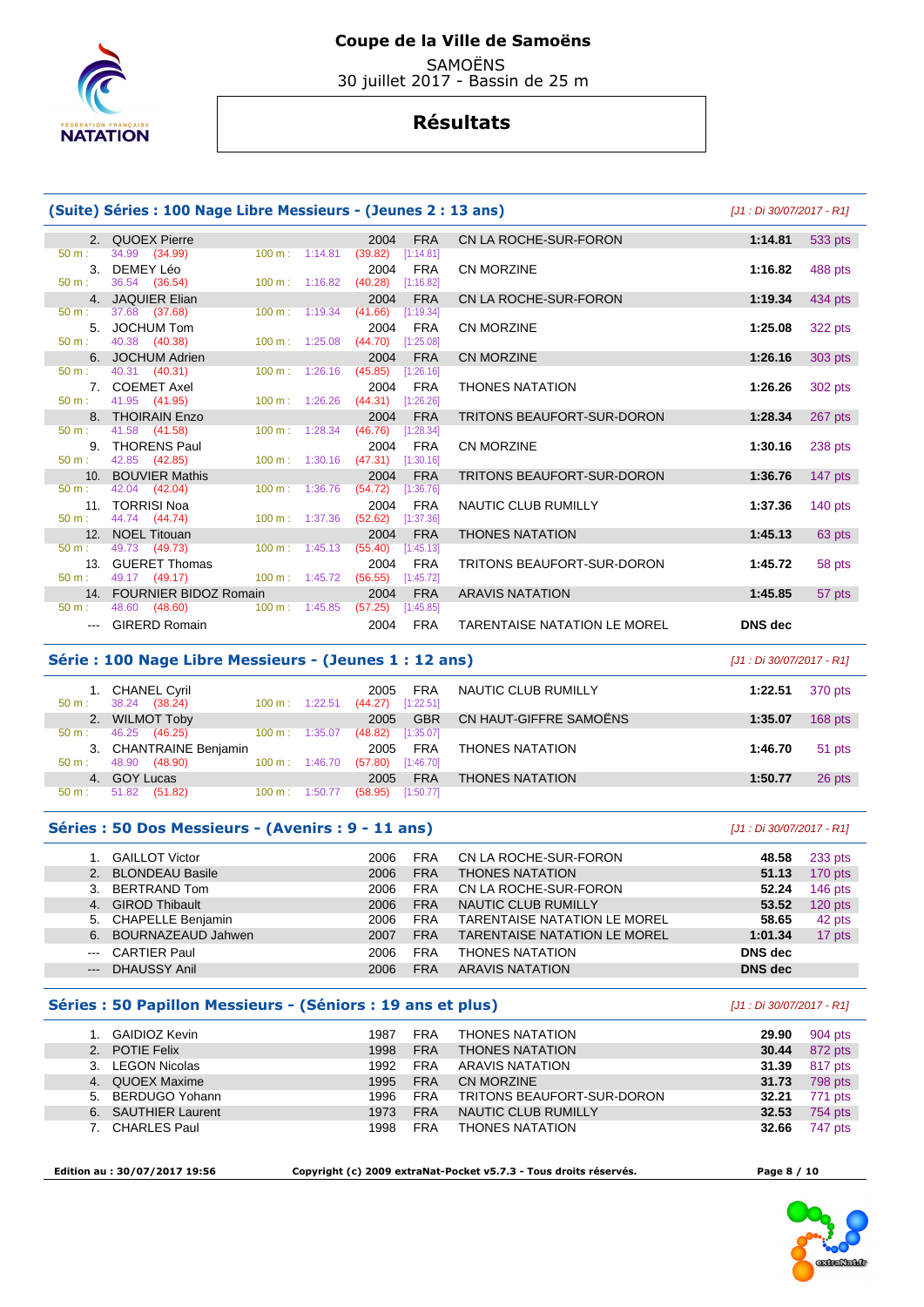

# **Coupe de la Ville de Samoëns SAMOËNS 30 juillet 2017 - Bassin de 25 m**

# **Résultats**

|                   | (Suite) Séries : 50 Papillon Messieurs - (Séniors : 19 ans et plus) | [J1: Di 30/07/2017 - R1]                                          |             |                                     |                           |                |
|-------------------|---------------------------------------------------------------------|-------------------------------------------------------------------|-------------|-------------------------------------|---------------------------|----------------|
|                   | 8. STENT-TORRIANI Jonathan                                          | 1965                                                              | <b>FRA</b>  | <b>THONES NATATION</b>              | 32.91                     | 733 pts        |
|                   | 9. CHANEL Nicolas                                                   | 1971                                                              | <b>FRA</b>  | NAUTIC CLUB RUMILLY                 | 37.56                     | 504 pts        |
| 10.               | <b>FLEURY Xavier</b>                                                | 1977                                                              | <b>FRA</b>  | <b>NAUTIC CLUB RUMILLY</b>          | 37.67                     | 499 pts        |
| ---               | <b>WILMOT Robert</b>                                                | 1971                                                              | <b>GBR</b>  | CN HAUT-GIFFRE SAMOËNS              | <b>DNS</b> dec            |                |
|                   | Séries : 50 Papillon Messieurs - (Juniors 3-4 : 17 - 18 ans)        |                                                                   |             |                                     | [J1 : Di 30/07/2017 - R1] |                |
|                   | 1. BERNARD Hugo                                                     | 2000                                                              | <b>FRA</b>  | TRITONS BEAUFORT-SUR-DORON          | 29.40                     | 934 pts        |
|                   | 2. BODART Baptiste                                                  | 1999                                                              | <b>FRA</b>  | <b>EVIAN SPORTS NATATION</b>        | 30.02                     | 897 pts        |
|                   | 3. COEMET Tom                                                       | 2000                                                              | <b>FRA</b>  | <b>THONES NATATION</b>              | 33.18                     | 719 pts        |
|                   | 4. BOUCHELLIG Aimeric                                               | 2000                                                              | <b>FRA</b>  | CN LA ROCHE-SUR-FORON               | 33.53                     | 700 pts        |
| 5.                | <b>PERON Maxime</b>                                                 | 2000                                                              | <b>FRA</b>  | CN LA ROCHE-SUR-FORON               | 34.48                     | 651 pts        |
|                   |                                                                     |                                                                   |             |                                     |                           |                |
|                   | 6. SERVOZ Mathis                                                    | 2000                                                              | <b>FRA</b>  | <b>EVIAN SPORTS NATATION</b>        | 35.65                     | 593 pts        |
|                   | Séries : 50 Papillon Messieurs - (Juniors 1-2 : 15 - 16 ans)        |                                                                   |             |                                     | [J1 : Di 30/07/2017 - R1] |                |
|                   | 1. STAROSTA Yvann                                                   | 2001                                                              | <b>FRA</b>  | <b>TARENTAISE NATATION LE MOREL</b> | 30.02                     | 897 pts        |
| 2.                | <b>BARTHOD Matteo</b>                                               | 2002                                                              | <b>FRA</b>  | CN LA ROCHE-SUR-FORON               | 30.25                     | 884 pts        |
|                   | 3. COTTET-DUMOULIN Mathis                                           | 2001                                                              | <b>FRA</b>  | CN MORZINE                          | 31.84                     | 792 pts        |
|                   | 4. BLANC-GARIN Louis                                                | 2002                                                              | <b>FRA</b>  | <b>THONES NATATION</b>              | 32.19                     | 773 pts        |
|                   | 5. VAULTIER Thomas                                                  | 2001                                                              | <b>FRA</b>  | CN HAUT-GIFFRE SAMOËNS              | 32.38                     | 762 pts        |
|                   | 6. JEFFERIES Jacques                                                | 2002                                                              | <b>FRA</b>  | <b>CN MORZINE</b>                   | 33.78                     | 687 pts        |
| 7.                | <b>DUCRETTET Matthieu</b>                                           | 2002                                                              | <b>FRA</b>  | <b>EVIAN SPORTS NATATION</b>        | 34.15                     | 668 pts        |
| 8.                | PARIS DE BOLLARDIERE Louis                                          | 2002                                                              | <b>FRA</b>  | TRITONS BEAUFORT-SUR-DORON          | 34.50                     | 650 pts        |
|                   | 9. QUOEX Antoine                                                    | 2001                                                              | <b>FRA</b>  | CN LA ROCHE-SUR-FORON               | 36.07                     | 573 pts        |
| 10.               | <b>BUISSON Noah</b>                                                 | 2002                                                              | <b>FRA</b>  | CN LA ROCHE-SUR-FORON               | 36.29                     | 562 pts        |
|                   | 11. JOURNET Loic                                                    | 2001                                                              | <b>FRA</b>  | NAUTIC CLUB RUMILLY                 | 36.40                     | 557 pts        |
|                   | 12. MOREAU Adrien                                                   | 2002                                                              | <b>FRA</b>  | <b>THONES NATATION</b>              | 36.72                     | 542 pts        |
| 13.               | <b>MOREAU Edgar</b>                                                 | 2002                                                              | <b>FRA</b>  | <b>THONES NATATION</b>              | 40.01                     | 401 pts        |
|                   | 14. CHASSAGNE Jules                                                 | 2002                                                              | <b>FRA</b>  | TRITONS BEAUFORT-SUR-DORON          | 40.48                     | 382 pts        |
| 15.               | <b>BELLIARD Lou</b>                                                 | 2001                                                              | <b>FRA</b>  | <b>THONES NATATION</b>              | 41.70                     | 336 pts        |
| 16.               | <b>CHANEL Nathan</b>                                                | 2002                                                              | <b>FRA</b>  | <b>NAUTIC CLUB RUMILLY</b>          | 42.14                     | 320 pts        |
| $\sim$            | <b>GAILLET Matys</b>                                                | 2002                                                              | <b>FRA</b>  | <b>THONES NATATION</b>              | <b>DNS</b> exc            |                |
| ---               | <b>PUGEAUT Maxime</b>                                               | 2001                                                              | <b>FRA</b>  | CN HAUT-GIFFRE SAMOËNS              | <b>DNS</b> dec            |                |
|                   |                                                                     |                                                                   |             |                                     |                           |                |
|                   | Séries : 50 Papillon Messieurs - (Jeunes 3 : 14 ans)                |                                                                   |             |                                     | [J1 : Di 30/07/2017 - R1] |                |
|                   | 1. METRAL Robin                                                     | 2003                                                              | <b>FRA</b>  | NAUTIC CLUB RUMILLY                 | 35.06                     | 622 pts        |
|                   | 2. MARULIER Etienne                                                 | 2003                                                              | <b>FRA</b>  | <b>EVIAN SPORTS NATATION</b>        | 35.75                     | 588 pts        |
| 3.                | <b>FOUSSADIER Lancelin</b>                                          | 2003                                                              | <b>FRA</b>  | CN LA ROCHE-SUR-FORON               | 36.32                     | 561 pts        |
| 4.                | <b>WILMOT Jack</b>                                                  | 2003                                                              | <b>GBR</b>  | CN HAUT-GIFFRE SAMOENS              | 41.45                     | <b>345 pts</b> |
| 5.                | <b>BELLAHCENE Yanis</b>                                             | 2003                                                              | <b>FRA</b>  | CN LA ROCHE-SUR-FORON               | 41.86                     | 330 pts        |
| 6.                | <b>CHARLES Mathieu</b>                                              | 2003                                                              | <b>FRA</b>  | <b>THONES NATATION</b>              | 45.97                     | 198 pts        |
| ---               | <b>MOGENIER Maxence</b>                                             | 2003                                                              | FRA         | CN HAUT-GIFFRE SAMOENS              | <b>DSQ Ni</b>             |                |
| $---$             | <b>CHARCUSET Theo</b>                                               | 2003                                                              | <b>FRA</b>  | CN LA ROCHE-SUR-FORON               | <b>DNS</b> dec            |                |
| $\qquad \qquad -$ | <b>FARNER Victor</b>                                                | 2003                                                              | <b>FRA</b>  | CN HAUT-GIFFRE SAMOËNS              | <b>DNS</b> dec            |                |
| ---               | <b>MOTTIER Antonin</b>                                              | 2003                                                              | <b>FRA</b>  | <b>THONES NATATION</b>              | <b>DNS</b> dec            |                |
| ---               | <b>ROUTIN Hugo</b>                                                  | 2003                                                              | <b>FRA</b>  | CN HAUT-GIFFRE SAMOËNS              | <b>DNS</b> dec            |                |
|                   | Séries : 50 Papillon Messieurs - (Jeunes 2 : 13 ans)                |                                                                   |             |                                     | [J1 : Di 30/07/2017 - R1] |                |
|                   | 1. BERNARD Mattéo                                                   | 2004                                                              | <b>FRA</b>  | TRITONS BEAUFORT-SUR-DORON          | 33.03                     | 727 pts        |
|                   | 2. QUOEX Pierre                                                     | 2004                                                              | <b>FRA</b>  | CN LA ROCHE-SUR-FORON               | 40.14                     | 395 pts        |
|                   | 3. JAQUIER Elian                                                    | 2004                                                              | FRA         | CN LA ROCHE-SUR-FORON               | 43.61                     | 270 pts        |
|                   | 4. DEMEY Léo                                                        | 2004                                                              | <b>FRA</b>  | <b>CN MORZINE</b>                   | 44.47                     | 243 pts        |
|                   | 5. BOUVIER Mathis                                                   | 2004                                                              | <b>FRA</b>  | TRITONS BEAUFORT-SUR-DORON          | 46.19                     | 192 pts        |
|                   | 6. THORENS Paul                                                     | 2004                                                              | <b>FRA</b>  | CN MORZINE                          | 46.59                     | 181 pts        |
|                   |                                                                     |                                                                   |             |                                     |                           |                |
|                   | Edition au: 30/07/2017 19:56                                        | Copyright (c) 2009 extraNat-Pocket v5.7.3 - Tous droits réservés. | Page 9 / 10 |                                     |                           |                |